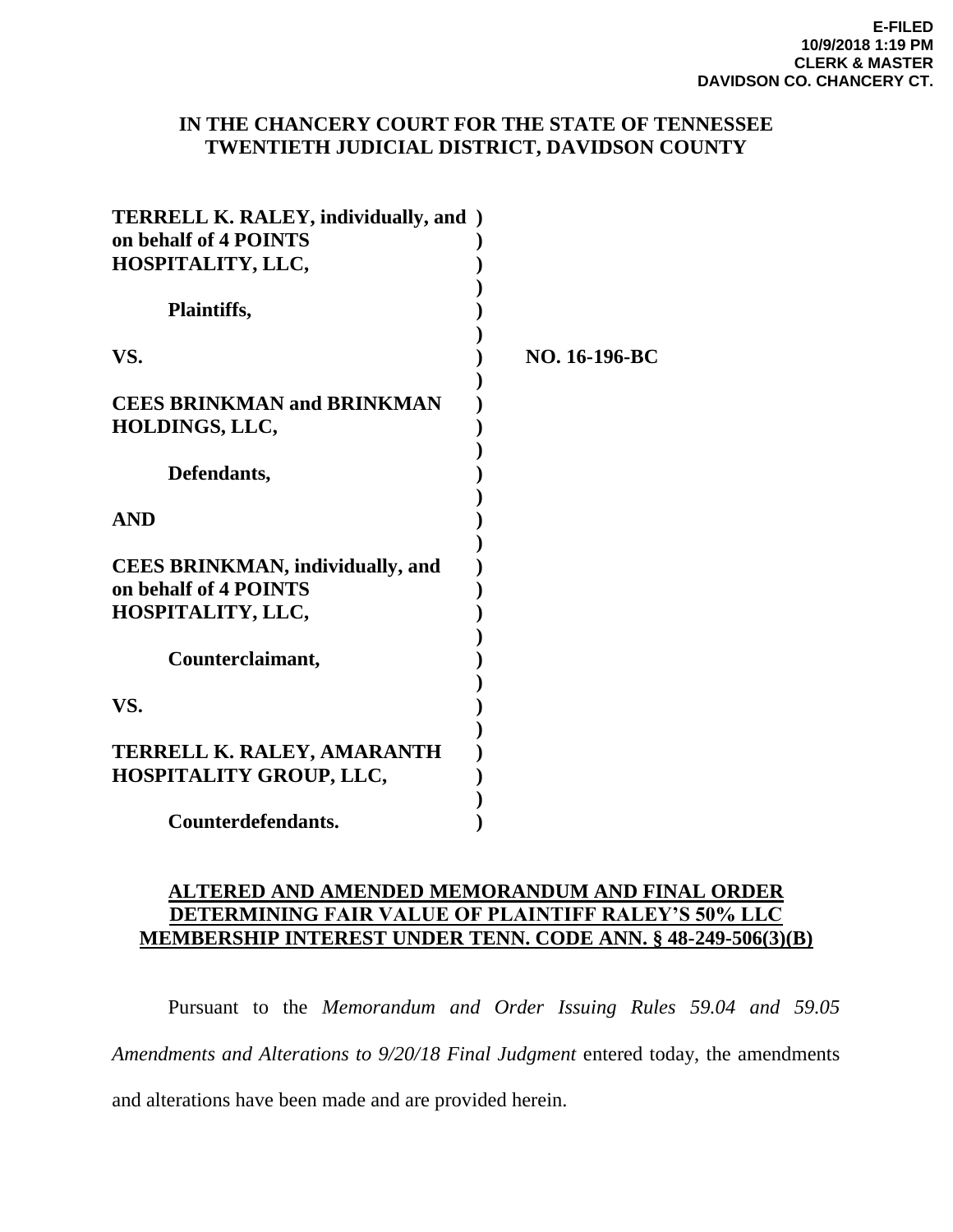On August 13 and 14, 2018, an evidentiary hearing was conducted on the final issue in this case: valuation of Plaintiff Raley's 50% membership interest in 4 Points Hospitality, LLC ("4 Points"), the company which owns and operates The Pharmacy Burger Parlor & Beer Garden ("Pharmacy"), a highly successful restaurant located in Nashville. The valuation is made pursuant to Tennessee Code Annotated section  $48-249-506(3)(B)$ , in a court-ordered buyout by 4 Points.<sup>1</sup>

Four persons testified at the evidentiary hearing: Robert Weatherly, subpoenaed by Plaintiff Raley, not as a valuation witness or to provide an expert opinion, but concerning Mr. Weatherly's knowledge of admissions and statements made to him by Mr. Brinkman about facts on the valuation issue; Thomas Price, Defendant Brinkman's valuation expert; Defendant Brinkman; and Stephen Maggart, Plaintiff Raley's valuation expert. Twelve exhibits were admitted into evidence.

The evidentiary hearing covered three issues. First, because there are no terms in the LLC documents governing the amount of fair value and terms of payment, the August 13-14, 2018 evidentiary hearing was conducted to determine the fair value of Plaintiff Raley's membership interest based upon, as per Tennessee Code Annotated section 48-249-506(3)(B)(ii), such "relevant evidence" as "the going concern value of the LLC," and "the recommendations of any of the appraisers of the parties to the proceeding."

 $\overline{a}$ 

<sup>&</sup>lt;sup>1</sup> The buyout was the relief that was sought by Defendant Brinkman after a bench trial awarding Defendant Brinkman and 4 Points damages and attorneys fees and terminating the LLC membership of Plaintiff Raley in July 2017 for breach of fiduciary duty, breach of contract, and that it is not reasonably practicable for the parties to carry on business with each other.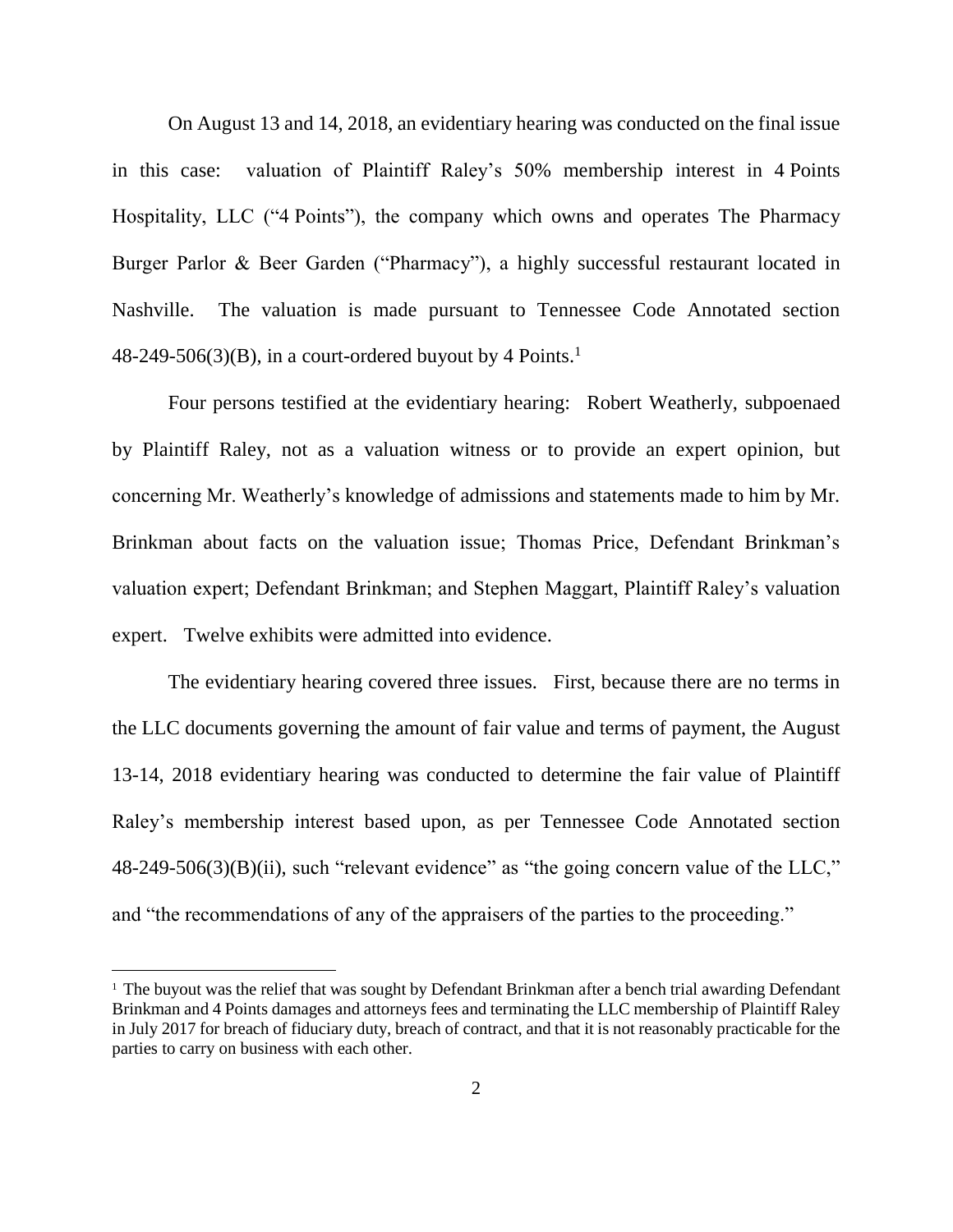The second issue was that Defendant Brinkman was provided the opportunity to present proof of the payment terms of the buyout to inform the provision of Tennessee Code Annotated section 48-249-506(3)(B)(iii) that "In a proceeding brought to determine the fair value of a membership interest in an LLC, the court . . .":

(iii) Shall specify the terms of the purchase, including, if appropriate, terms for installment payments, subordination of the purchase obligation to the rights of the other creditors of the LLC, security, including the purchased membership interest, for a deferred purchase price, and a covenant not to compete or other restriction on the member whose membership interest has terminated . . . .

The third issue was that Plaintiff Raley asserted, pursuant to Tennessee Code Annotated section 48-249-506(3)(B)(v), that Defendant Brinkman had failed to act in good faith and fair dealing in the statutory process to determine fair value, and that attorneys' fees should be awarded to Plaintiff Raley that allegedly were unnecessarily incurred from the prolonged valuation process and changing fair value determinations instigated by Defendant Brinkman.

# **Rulings**

After weighing the evidence, applying the law, and considering argument of Counsel, the Court determines and orders that the fair value of Plaintiff Raley's 50% membership interest in 4 Points Hospitality, LLC is \$2,387,139.09.

It is further ORDERED, pursuant to Tennessee Code Annotated sections 48-249- 505(c) and 48-249-504(a)(2), that the total fair value payment of \$2,387,139.09 to Plaintiff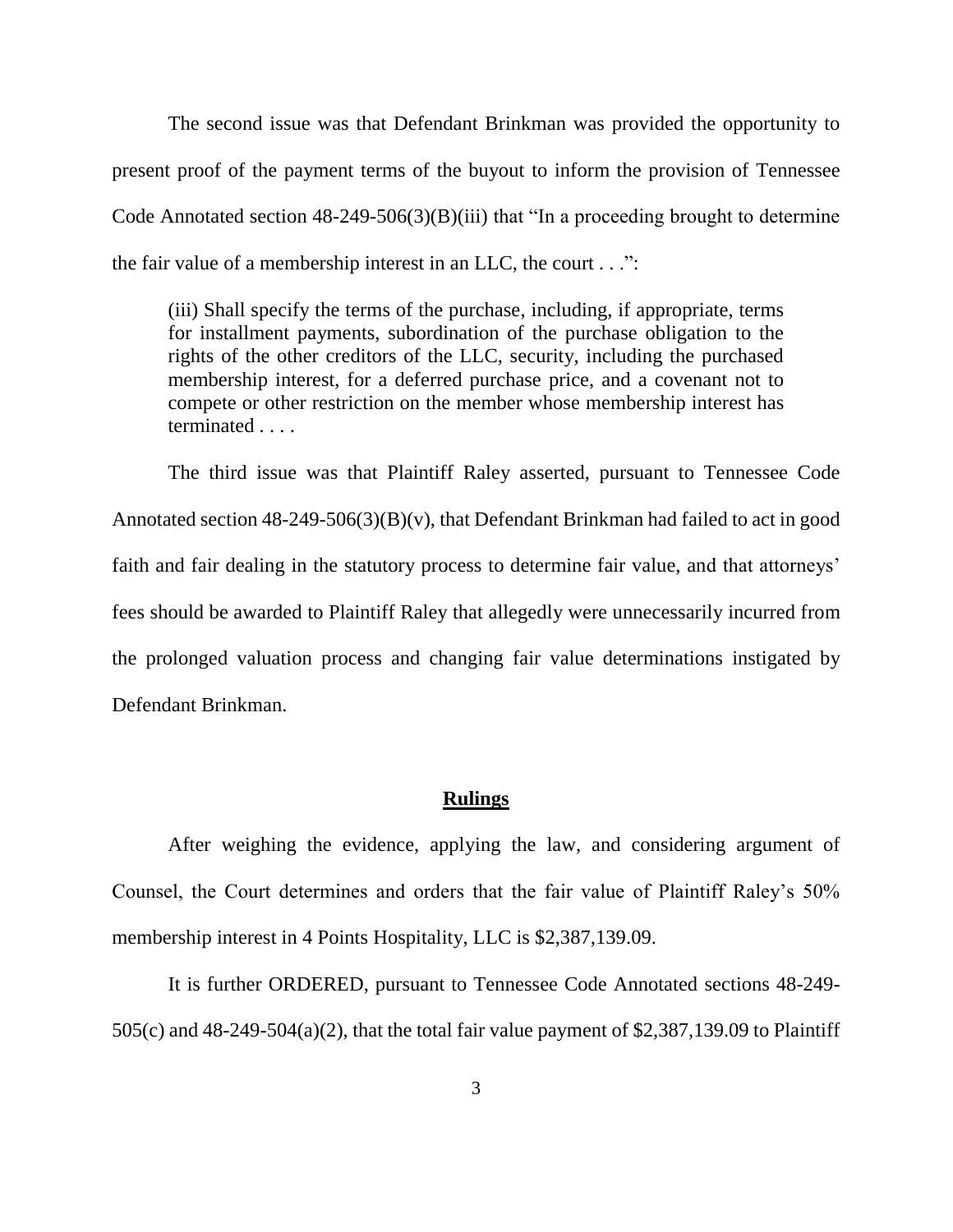Raley shall be offset by \$290,279.10 based upon damages awarded in July 17, 2018 and November 7, 2017 rulings.<sup>2</sup> This offset leaves a total net amount payable to Plaintiff Raley of \$2,096,859.99.

It is additionally ORDERED that by November 6, 2018, 4 Points Hospitality, LLC, shall pay a lump sum first installment payment of \$500,000 on the total fair value payment. Following that, it is ORDERED that the remaining \$1,596,859.99 shall be paid in subsequent installment payments of \$750,000 to be paid on December 7, 2018, and \$750,000 to be paid on January 8, 2019, and then monthly installment payments by the  $15<sup>th</sup>$ of each month of the remaining \$96,859.99 with minimum monthly payments of \$15,000.00, with interest at the rate prescribed in Tennessee Code Annotated section 48-249-506(3)(B)(vi), until the total fair value payment is paid in its entirety.

It is further ORDERED that upon the payment by 4 Points Hospitality, LLC, of the first installment of the fair value payment of a lump sum of \$500,000.00 ordered above by November 6, 2018, Plaintiff Raley shall deliver an instrument of transfer of his membership interest to the LLC pursuant to Tennessee Code Annotated section 48-249-506(3)(B)(iv).

 $\overline{a}$ 

<sup>&</sup>lt;sup>2</sup> The July 17, 2017 and November 7, 2017 rulings determined that: (1) Defendant Brinkman owed \$175,000 to 4 Points as a capital contribution; (2) Plaintiff Raley owed 4 Points \$120,137.80 and Defendant Raley \$120,137.80 as reimbursement for non-Pharmacy related expenditures for personal items and expenses of Plaintiff Raley's other businesses; (3) 4 Points owed its landlord, Defendant Brinkman Holdings, LLC ("BHL"), \$18,500 for past due rent; (4) 4 Points owed Defendant Brinkman \$5,400 to equalize member distributions to him; and (5) 4 Points owed Defendant Brinkman \$371,244.79 in underpaid salary.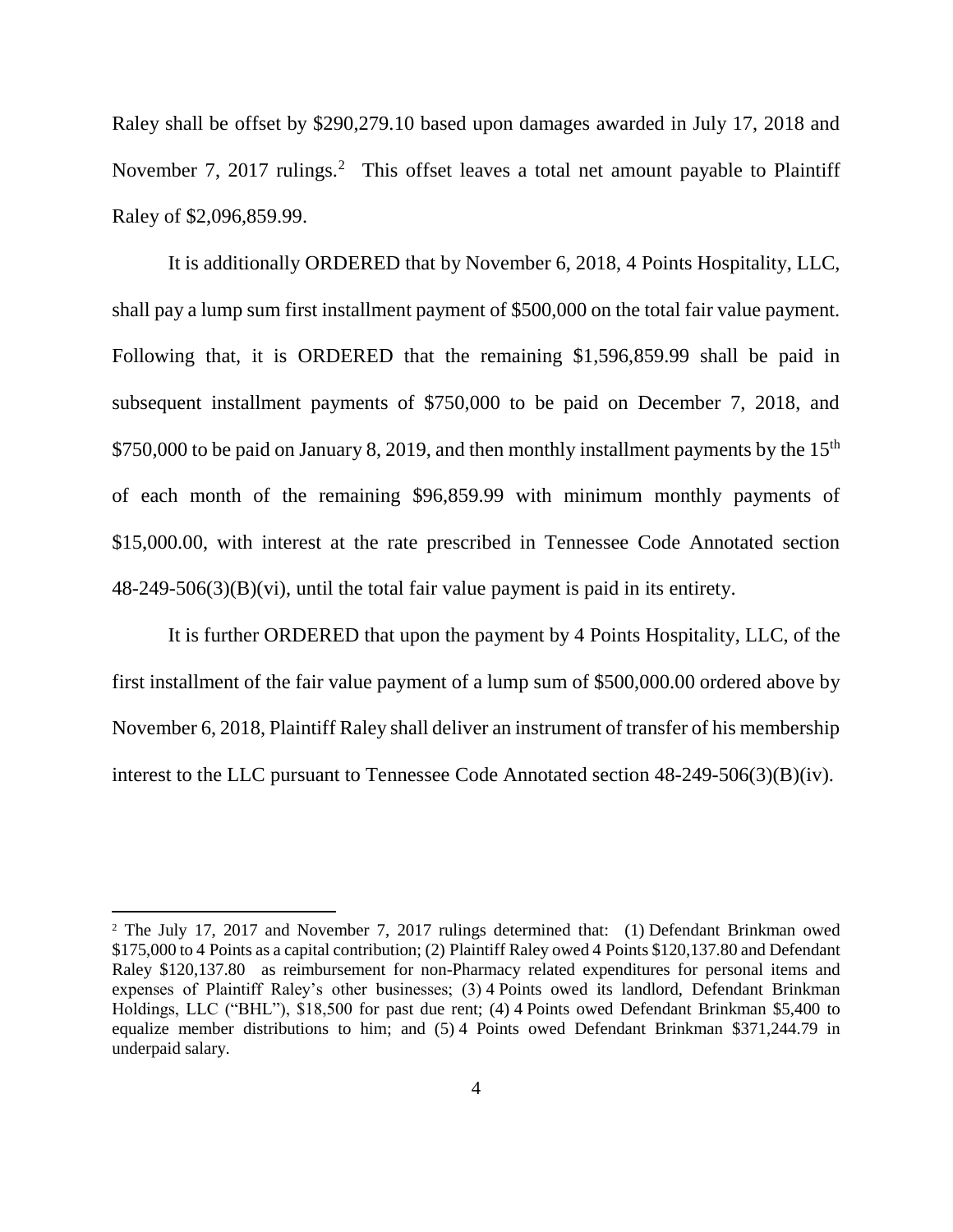In addition, it is ORDERED that until 4 Points makes the first \$500,00 installment payment, the terms of the July 26, 2017 Order regarding the transition of the business shall remain in effect.

It is further ORDERED that the claim of Plaintiff Raley pursuant to Tennessee Code Annotated section  $48-249-506(3)(B)(v)$  to recover attorneys fees is dismissed with prejudice.

As previously ORDERED, court costs are taxed to Plaintiff Raley.

The findings of fact and conclusion of law on which these rulings are based are as follows.

## **Applicable Law**

Neither the Counsel for either party nor the Court has located any Tennessee case law defining "fair value" of a terminated membership interest in an LLC as used in Tennessee Code Annotated section 48-249-506(3)(B)(ii). As noted by Defendant Brinkman's Counsel in previous briefing "Courts in other jurisdictions have held that the term 'fair value' is an inherently ambiguous term. *See, e.g., Brown v. Arp & Hammond Hardware Co*., 141 P.3d 673, 679 (Wyo. 2006); *Pueblo Bancorporation v. Lindoe, Inc*., 63 P.3d 353, 359 (Colo. 2003); *Columbia Management Co. v. Wyss*, 765 P.2d 207, 210 (Ore. Ct. App. 1988)." *Brinkman's Response in Opposition to Raley's Motion to Determine Meaning and Components of "Fair Value" Under Tenn. Code Ann. § 48-249-*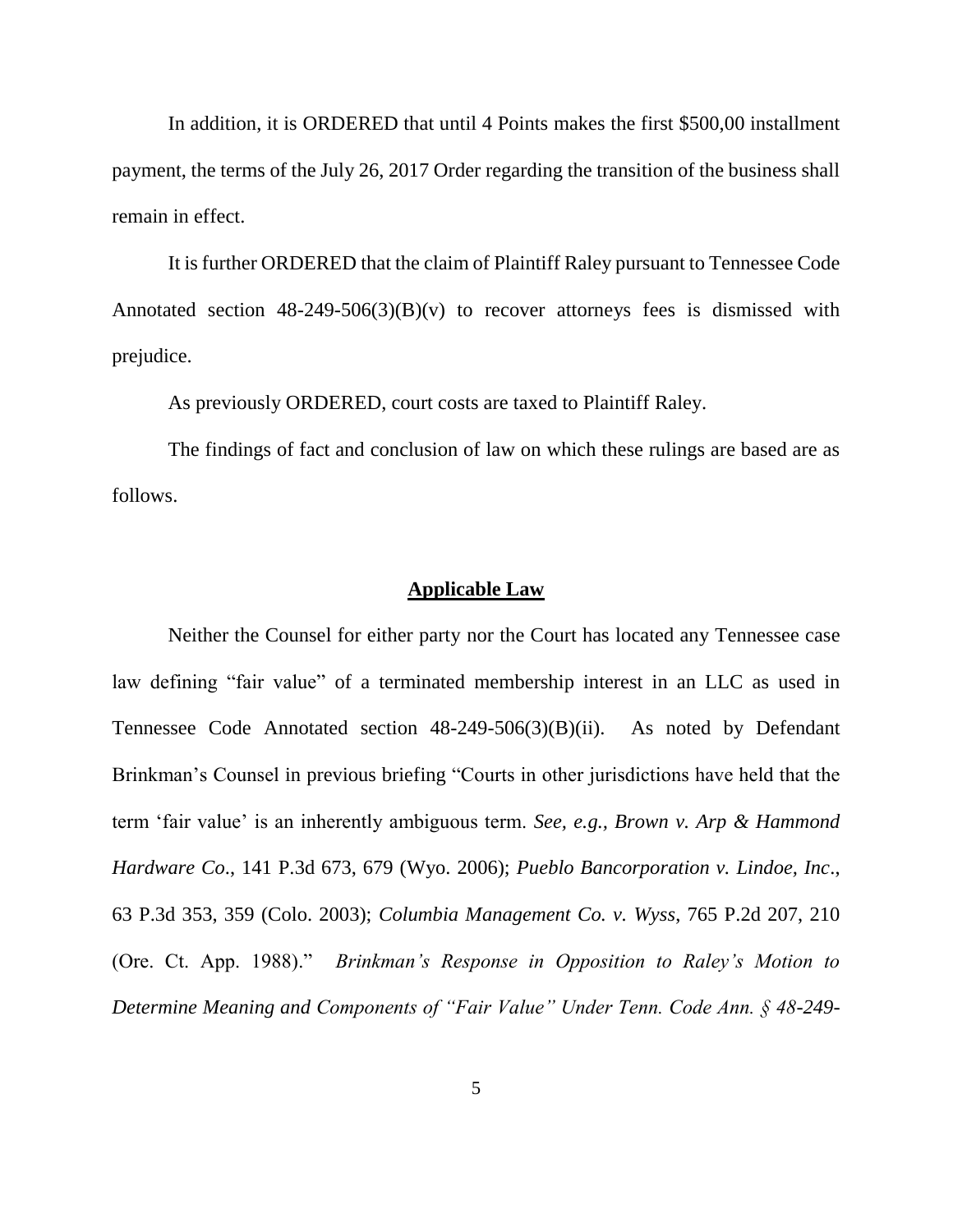*506(3) and as Applied to This Case*, filed February 5, 2018 at 2. There are in Tennessee law the following indicators of the meaning of the term "fair value" and how to calculate "fair value" as used in Tennessee Code Annotated section 48-249-506(3)(B).

One indicator of meaning is that in January 2006 the Legislature changed the term "fair market value," used in the older LLC statute in relation to a buyout of a withdrawing or terminating member's interest, to the term, "fair value" in Tennessee Revised Limited Liability Company Act. The older version of Tennessee Code Annotated section 48-216- 101(e) provided,

If the business and existence of the LLC are continued, any withdrawing or terminating member, whether such withdrawal or termination was wrongful or otherwise, is entitled to receive, subject to subsection (d), the lesser of the **fair market value** of the withdrawing or terminating member's interest determined on a going concern basis or the **fair market value** of the withdrawing member's interest determined on a liquidation basis [emphasis added].

Now with the passage of the Revised LLC Act, "fair market value" going concern or liquidation basis for valuation has been changed to "fair value" and using "relevant evidence" and an inexhaustive list of considerations to determine fair value.

§ 48-249-506. Determination of fair value

If an LLC is required or elects to purchase a membership interest at fair value under § 48-249-505, then:

\* \* \*

(3) Judicial determination of fair value.

\* \* \*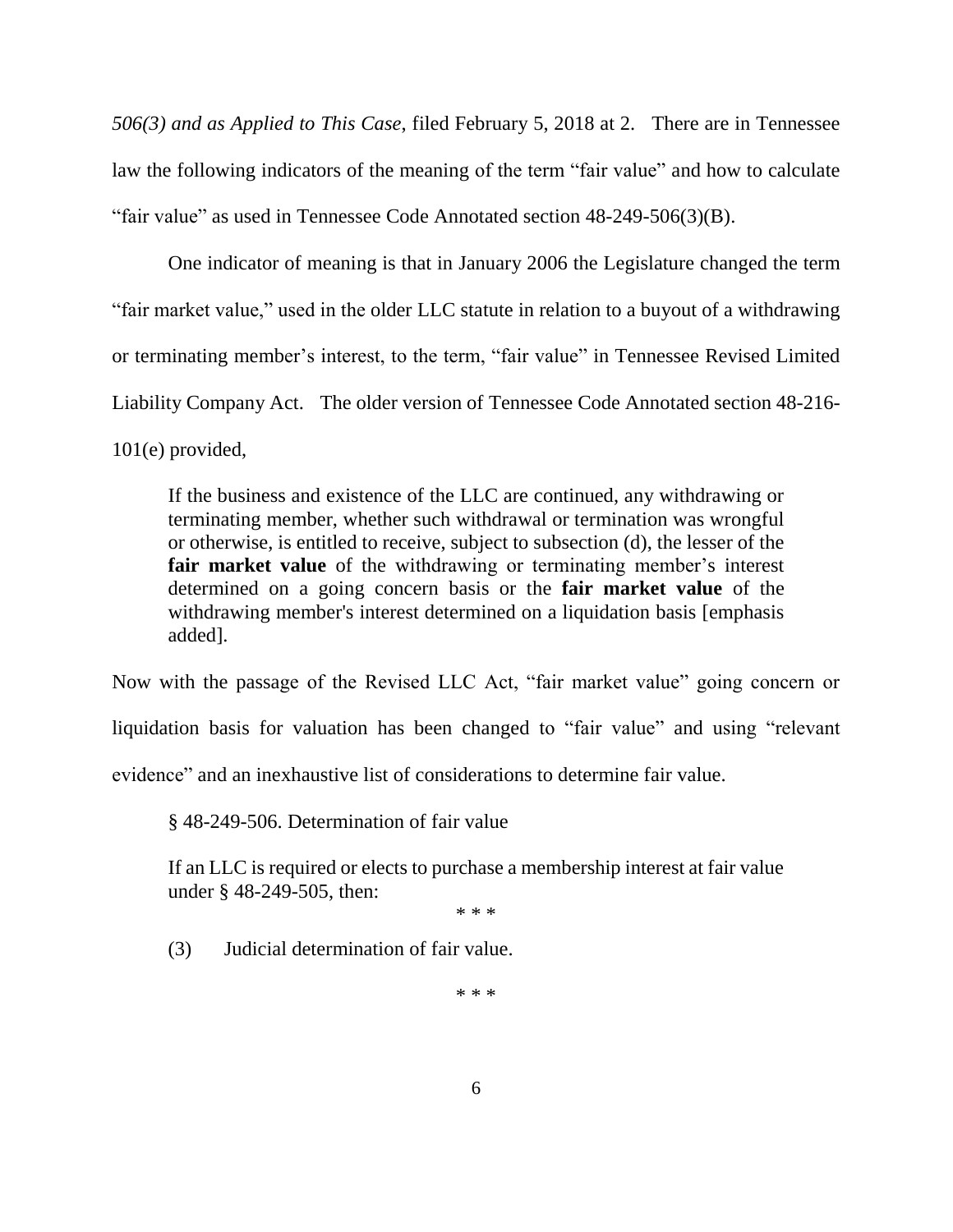(B) In a proceeding brought to determine the fair value of a membership interest in an LLC, the court:

\* \* \*

(ii) In the absence of any such governing terms in the LLC documents, shall determine the fair value of the membership interest, considering, among other relevant evidence, the going concern value of the LLC, any other agreement among any members fixing the price or specifying a formula for determining value of membership interests for any other purpose, the recommendations of an appraiser appointed by the court, if any, the recommendations of any of the appraisers of the parties to the proceeding, and any legal or financial constraints on the ability of the LLC to purchase the membership interest . . . .

TENN. CODE ANN. § 48-249-506(3)(B)(ii) (West 2018). This statutory direction of "relevant evidence" indicates that the determination of fair value is on a case-by-case basis.

Also instructive is the Tennessee Supreme Court's explanation of "fair value" in the somewhat related circumstance of Tennessee's dissenters' rights statute, Tennessee Code Annotated sections 48-23-101, *et seq*. In *Athlon Sports Communications, Inc. v. Stephen C. Duggan*, No. M2015-02222-SC-R11-CV (June 8, 2015), the Tennessee Supreme Court held that the Delaware Block Method is not the only method under Tennessee law for determining fair value. Proof of value by any techniques or methods which are generally considered acceptable in the financial community and admissible in court may be used.

In Tennessee, the term "fair value" is defined by statute: "'Fair value' with respect to a dissenter's shares means the value of the shares immediately before the effectuation of the corporate action to which the dissenter objects, excluding any appreciation or depreciation in anticipation of the corporate action." Tenn. Code Ann. § 48-23-101(4) (2012 & Supp. 2017). As noted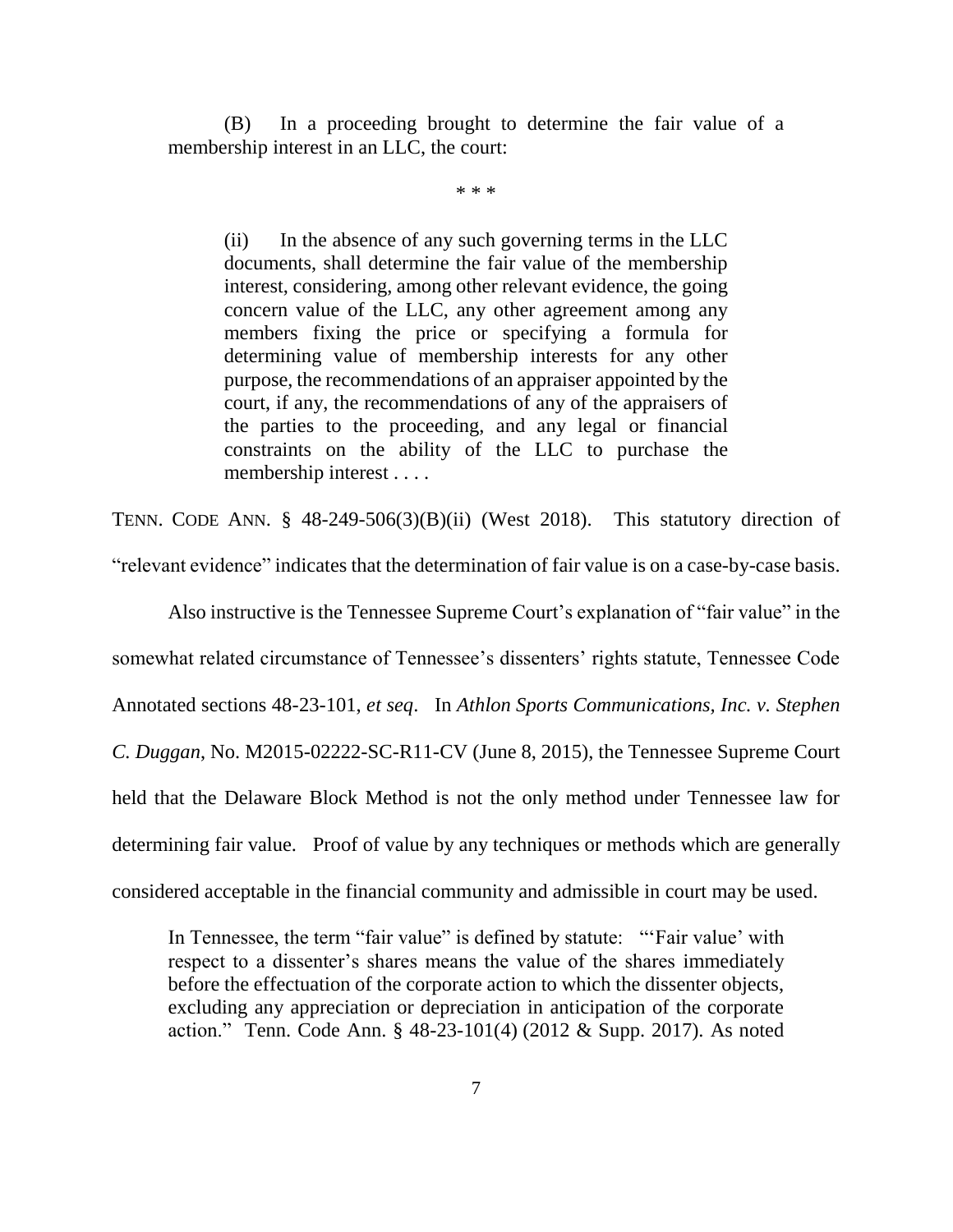above, Tennessee's dissenters' rights statutes do not specify how "fair value" price is ascertained. *See Blasingame*, 654 S.W.2d at 665. When statutes do not prescribe a method for ascertaining fair value, "the determination of a company's value is generally left to the discretion of the courts or appraisers or both." Clardy, 62 Tenn. L. Rev. at 286.

\* \* \*

As we have recognized, "the law must change 'when necessary to serve the needs of the people.'" *Dedmon v. Steelman*, 535 S.W.3d 431, 451 (Tenn. 2017) (quoting *Powell v. Hartford Accident & Indem. Co.*, 217 Tenn. 503, 398 S.W.2d 727, 732 (1966)). "Where the reason fails the rule should not apply." *Id.* (quoting *Brown v. Selby*, 206 Tenn. 71, 332 S.W.2d 166, 169 (1960) ). It is time to "bring our law current on th[is] subject." *Weinberger*, 457 A.2d at 712. Given the nearly universal approval the *Weinberger* approach has won in the years since *Blasingame*, we overrule *Blasingame* to the extent that it implies that trial courts are allowed to use *only* the Delaware Block method of valuation. We adopt the more open *Weinberger* approach, which allows "proof of value by any techniques or methods which are generally considered acceptable in the financial community and otherwise admissible in court." *Weinberger*, 457 A.2d at 712-13. As in *Weinberger*, "[o]nly the speculative elements of value that may arise from the 'accomplishment or expectation' of the merger are excluded." *Id.* at 713. This exception is "designed to eliminate use of *pro forma* data and projections of a speculative variety relating to the completion of a merger. But elements of future value, including the nature of the enterprise, which are known or susceptible of proof as of the date of the merger and not the product of speculation, may be considered." *Id.* The Delaware Block method of valuation remains available where appropriate, but trial courts may now choose to use another valuation method to determine the fair value of a dissenting shareholder's shares of stock [emphasis in original, footnote omitted].

In addition to these indicators in Tennessee law, incorporated herein by reference is

the March 14, 2018 *Memorandum and Order Granting "Raley's Motion to Determine Meaning and Components of Fair Value Under Tenn. Code Ann. § 48-249-506(3) And As Applied to this Case*." Contained therein is persuasive authority that fair value of a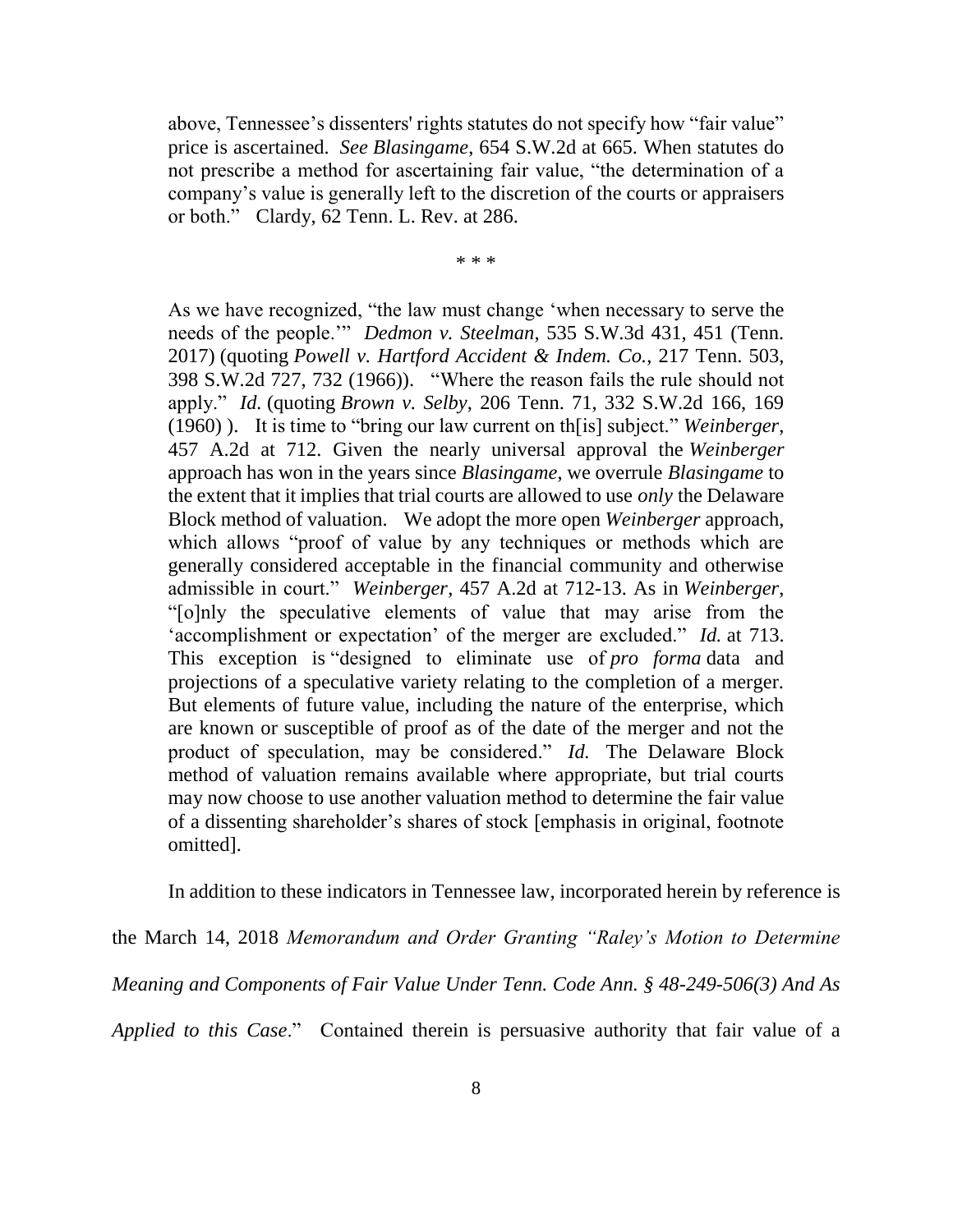membership in a closely held business takes into account and does not ignore that the membership is being purchased by someone who is in control of the corporation. *University of Pennsylvania Journal of Business Law* "Discounts and Buyouts In Minority Investor LLC Valuation Disputes Involving Oppression or Divorce," 13 U. Pa. J. Bus. 607 (2011), Sandra K. Miller, Professor, J.D., LL.M. Ph.D. *Brown v. Allied Corrugated Box Co.,* 91 Cal. App. 477, 486 (1979); *Charland v. Country View Golf Club, Inc.*, 588 A.2d 609, 612 (R.I. 1991); *Hansen v. 75 Ranch Co*., 957 P.2d 32, 41 (Mont. 1998).

The foregoing indicators of the meaning and calculation of "fair value," as that term is used in Tennessee Code Annotated section 48-249-506(3)(B), have been used by the Court to apply to the findings of fact in this case to arrive at the fair value of Mr. Raley's membership interest.

## **Findings of Fact and Conclusions of Law**

## **Overview of Experts' Valuations**

Both of the valuation experts who testified in this case, Mr. Price (testifying for Defendant Brinkman) and Mr. Maggart (testifying for Plaintiff Raley), were eminently qualified to testify as valuation experts and to provide opinions on the value of Plaintiff Raley's 50% LLC membership interest. Their curricula vitae are included in trial exhibits 2 and 13. Both of these experts were credible and informative in their testimony.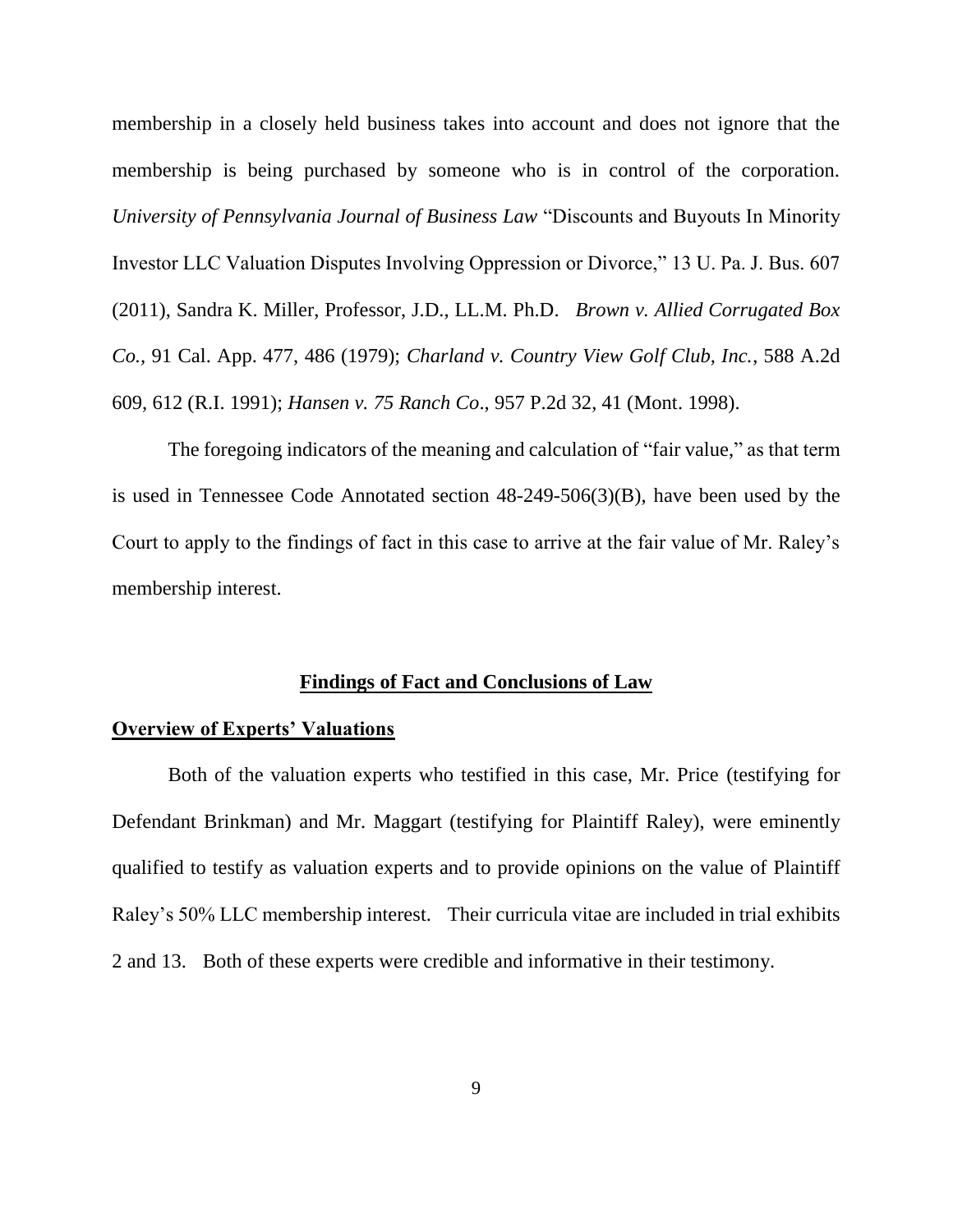The valuation testified to by Mr. Price was that as of July 17, 2017, $3$  the fair value of Plaintiff Raley's interest is \$1,050,000. The valuation testified to by Mr. Maggart was that as of July 17, 2017, the fair value of Plaintiff's Raley's interest is \$2,950,000.

Each expert examined the value of the market, income, and assets of 4 Points and weighted those to arrive at fair value.

In general, the Court finds that the methodology of Mr. Maggart, the Plaintiff's expert, is a more accurate depiction of the facts of this case, and Mr. Price's methodology is not as reflective of the facts. As detailed below, the Court finds that Mr. Maggart's selection of valuation approaches, his weighting of the different approaches, and his adjustments to income/earnings are a more accurate reflection of the facts of this case than the expert valuation provided by the Defendant. As to the capitalization rate for the income approach, the Court has calculated that using aspects of both experts' calculation of capitalization rate.

#### **Market Approach**

 $\overline{a}$ 

Beginning with the market approach to valuation, the Court adopts the method of Plaintiff's expert Mr. Maggart and shall not assess a market value to factor in for valuing the 50% membership interest in 4 Points. The Court finds that there are no facts in evidence to support use of the market approach based upon the following. On cross

<sup>&</sup>lt;sup>3</sup> July 17, 2017 is the date the Court terminated Mr. Raley's membership in 4 Points.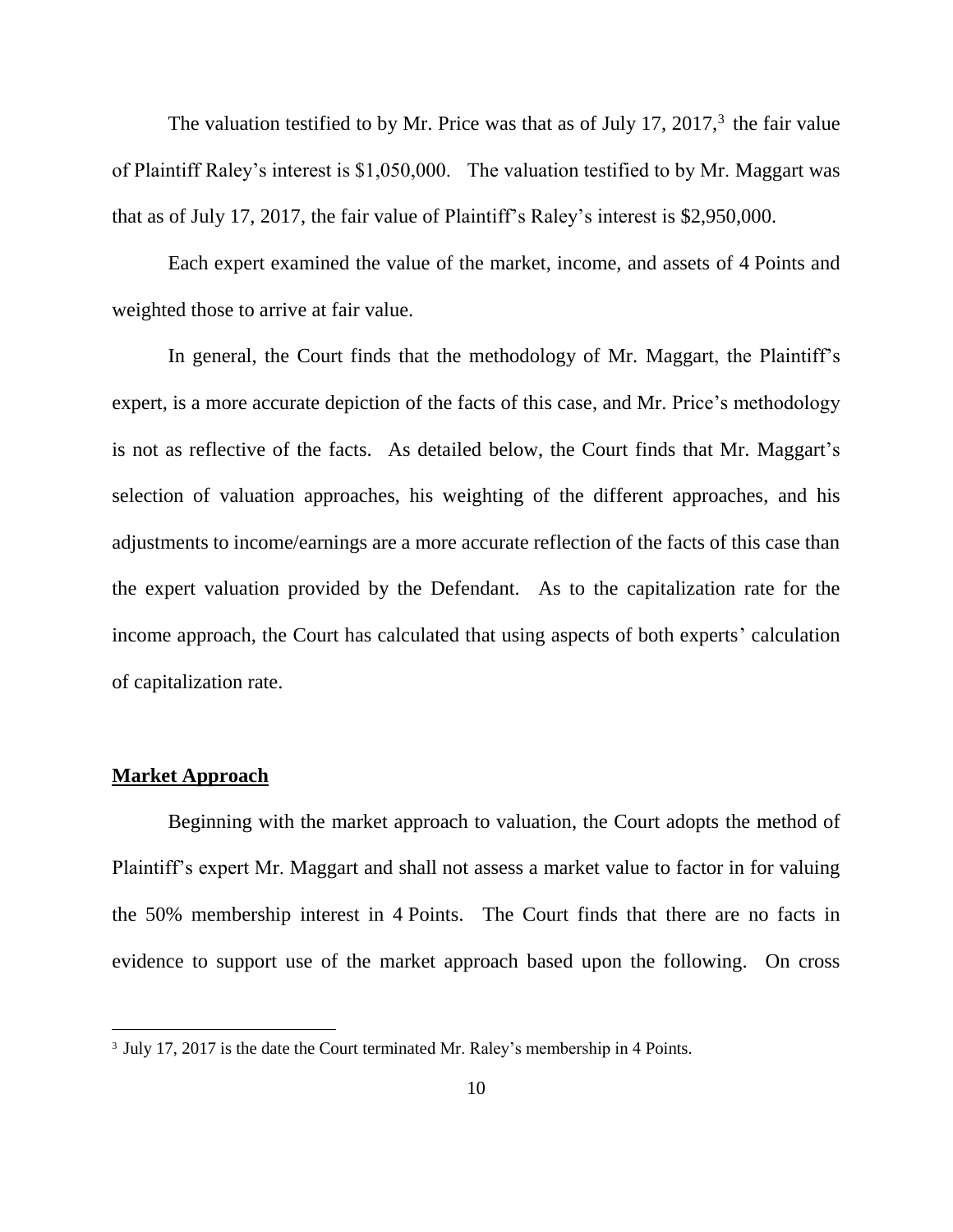examination of Mr. Price, the evidence established that he had used eight private companies as comparables in assessing market value. Yet the proof established that these companies had much less sales volume and were not in the \$5 million sales volume of 4 Points. Nevertheless, Mr. Price attached a 42% weight to the value he assigned on the market approach (pages 19-20 of Exhibit 2—Price Report) although he stated that he had not assigned weight to market value in the strict sense of the Delaware Block Method. Mr. Maggart, however, gave zero weight to the market approach because comparables could not be located (pages 21, 27 of Exhibit 13—Maggart Report). The Court finds that the comparables used by Mr. Price do not constitute comparables, and, therefore, the Court adopts Mr. Maggart's elimination of the market approach to valuation.

## **Asset Approach**

With respect to the asset approach, the following chart shows the calculations of each expert.

| <b>Asset Approach</b>                | <b>Maggart</b> | <b>Price CPAs</b> |
|--------------------------------------|----------------|-------------------|
| Net Equity                           |                |                   |
| <b>Adjusted Asset Method</b>         | \$183,000      | \$138,209         |
| <b>Book Value Method</b>             | \$402,000      | 72,429            |
| Weight Assigned as a value to a 100% |                |                   |
| <b>Equity Interest</b>               | 5.00%          | 15.00%            |
|                                      | 14.625         | 20.731            |

As shown, Mr. Price assigned a 15% weight to an adjusted asset value which he recognized as the working capital and fixed assets necessary to deliver the product. He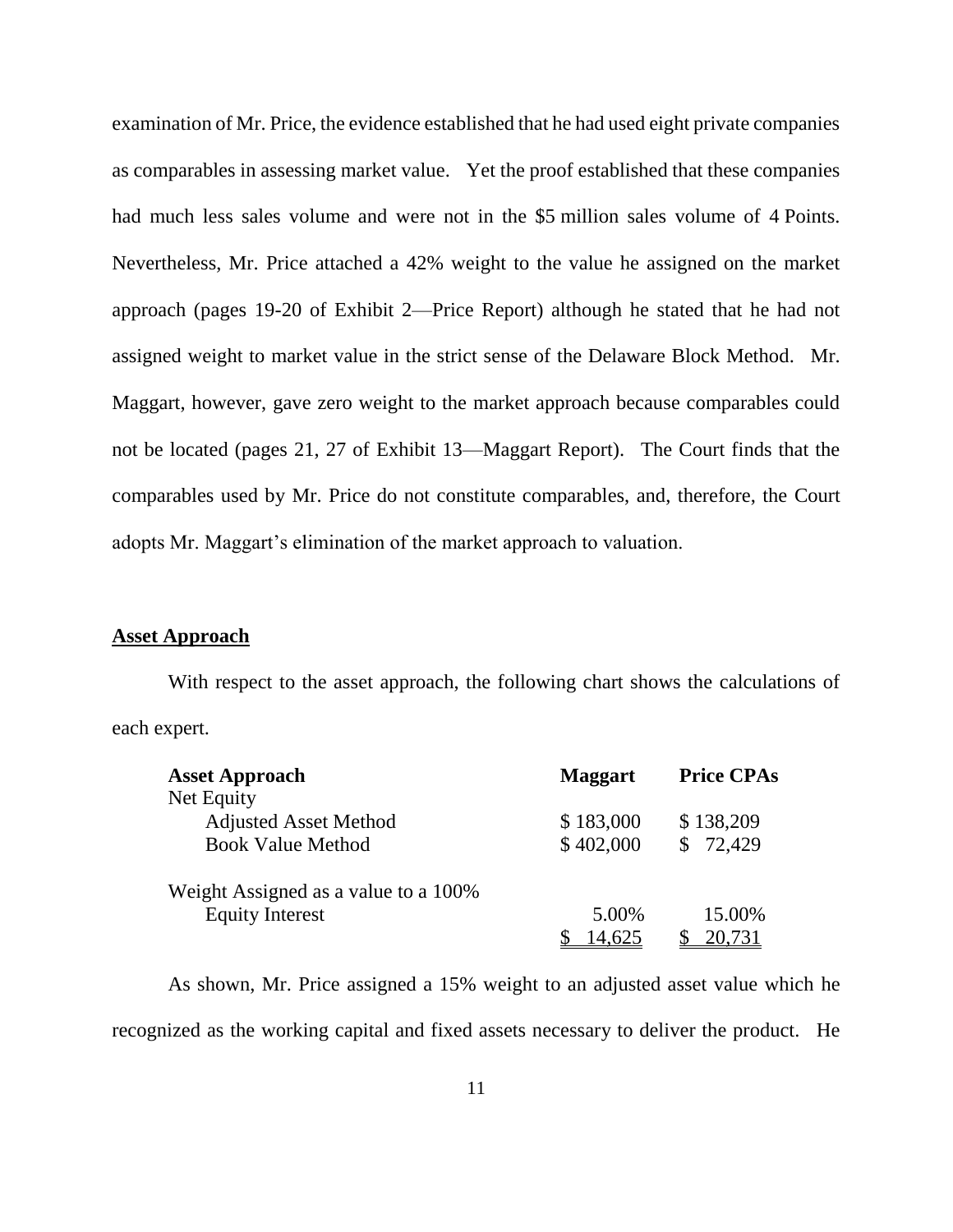gave book value of invested capital, revenue based and gross profit based methods no weight. The method of Plaintiff's expert, Mr. Maggart, was to assign only a 5% weight to the asset approach and book value based upon the facts that the value of 4 Points is within its brand and delivery of service and products. Mr. Maggart justified his method and weight by the fact that the nature of the LLC is that value to an owner is through distributions of excess cash flow or compensation to the owners. Mr. Maggart explained that because the approach of the asset method is the fair market value of the LLC's assets minus liabilities, the asset approach does not take into account going concern value and goodwill. In addition 4 Points has very few tangible assets. These facts of 4 Points, the Court finds, are correct and were proven, and justify only according a 5% weight to the asset value.

In addition to adopting the minimal 5% weight assigned to the asset value by Mr. Maggart the Court also finds that Mr. Maggart's book value is more reliable because it uses the net book value reported on the December 25, 2016 Internal Financial Statements. Mr. Price used the December 24, 2017 balance sheet. Mr. Maggart's method is adopted for two reasons.

First, the Maggart method uses year-end numbers. Both experts agree mid-year financials are not as accurate, particularly in the restaurant business where it is helpful to have comparisons to the previous year in a month because of payroll billing.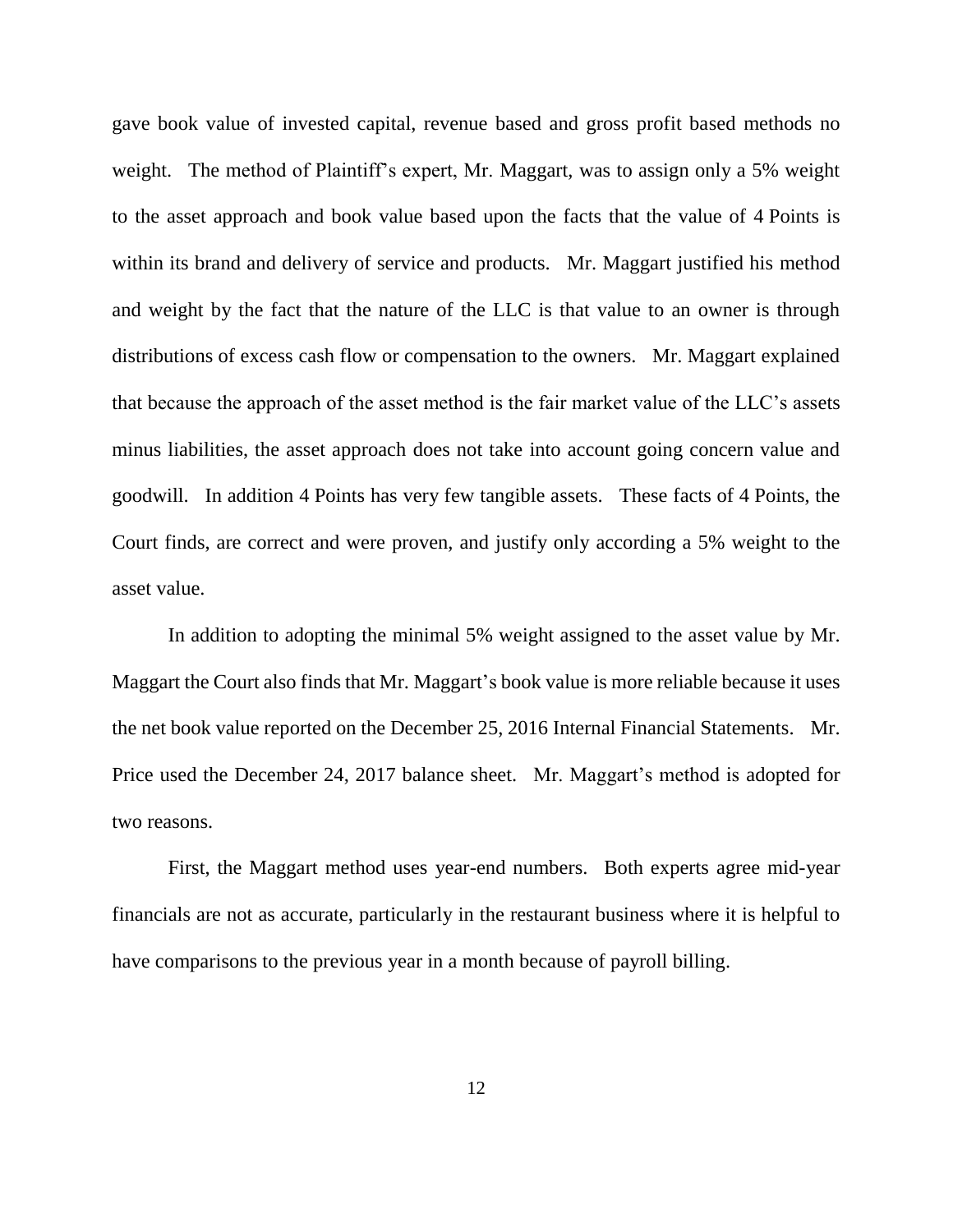Secondly, the Maggart method uses year-end numbers for the year prior to the valuation event. The Price year-end numbers include numbers after the July 17, 2017 valuation event. The reason using the 2016 Financial Statements as Mr. Maggart did is preferable is that the method is consistent with Revenue Ruling 59-60. This is an authoritative source used by both experts in this case. The Ruling (trial exhibit 7) states that the time period and facts to be used are those available at the valuation event. In this case that event is July 17, 2017, when the Court terminated Mr. Raley's interest, but the applicable year-end financials, according to Revenue Ruling 59-60, are December 2016 (used by Mr. Maggart) and not 2017 (used by Mr. Price).

In sum, then, with respect to the asset approach, the Court adopts the asset and book values assigned by Mr. Maggart of \$183,000 and \$402,000, and the 5% weight.

#### **Income Valuation**

## (1) Weight and Methodology

With respect to the income valuation of 4 Points, Mr. Maggart gave it a 95% weight (market 0% and asset 5%); Mr. Price assigned a 43% weight (market 42% and asset 15%). Based upon the findings of fact above of the absence of comparables for the market approach and the limitations of the asset approach since value to an owner of 4 Points is through distributions and compensation, the Court finds that the 95% weight for the income valuation assigned by Mr. Maggart is most reflective of the facts of the case.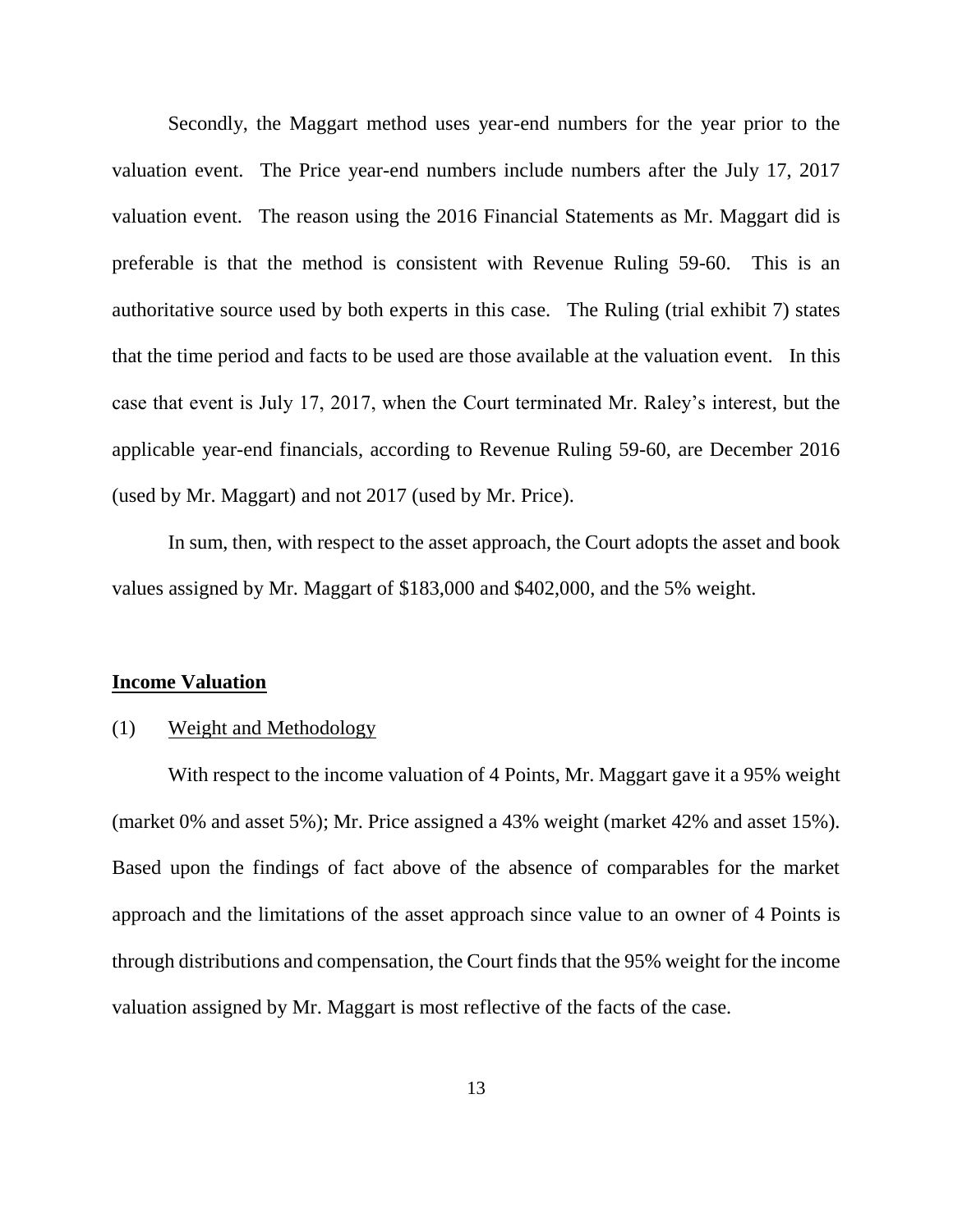As to the methodology to use to calculate the income value, the experts agree and it is well established in valuation methodology that the income approach in general determines the value of the business to be equal to the expected future benefits discounted by the degree of risk assumed in producing those benefits. Upon determining a discount rate, a capitalization rate is then used to divide to determine the value of the income/earnings stream. This method focuses on the earnings potential of a business and projects an income stream into the future with income capitalized at a rate of return based on the assessed risk of investment in the business. Assets play a role in this approach as part of the overall income-producing part of the business. The income approach starts with the calculation of earnings.

To calculate earnings Mr. Maggart used earnings for the years December 2014, 2015 and 2016. The most current earnings period of 2016 was given more weight (3) with declining weights in sequence (2015—2 and 2014—1). (*See* p. 18 of trial exhibit 13, Maggart Report). The start-up years of 2012 and 2013 were not used because earnings had not been stabilized. In contrast Mr. Price used only years 2016 and 2017 for earnings. Mr. Price's method is rejected by the Court: (1) based upon Revenue Ruling 59-60 (trial exhibit 7) discussed above which authoritatively advises to halt the valuation with the operative event, in this case the Court's July 17, 2017 termination of the Raley membership and (2) averaging three years and weighting the years is a more precise reflection of the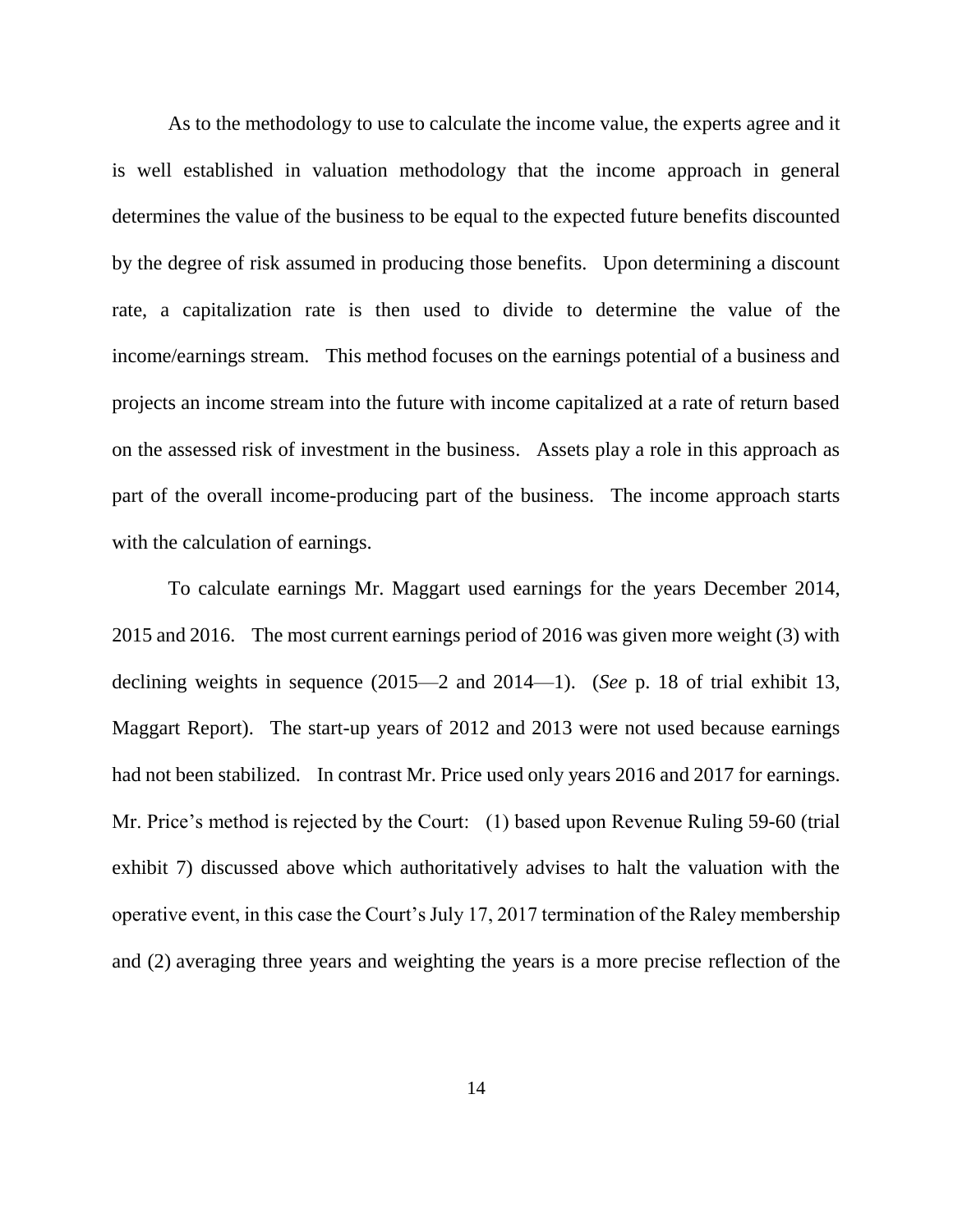earnings facts. Accordingly, the Court adopts Mr. Maggart's use of earnings for 2014, 2015 and 2016 with weights for more recent years.

After earning are determined, normalization adjustments are made to account for aberrant items.

#### (2) Adjustments to Earnings

#### (a) Management Compensation

In this case the experts agreed that the historical compensation paid to owners and management required adjustment. The experts did not agree on the amount of the adjustment. Mr. Price obtained an Executive Compensation Assessment, the exhibit just before his curriculum vitae in Trial Exhibit 14. He derived from this report that an annual \$320,998 salary was appropriate. In contrast, Mr. Maggart interviewed Mr. Raley whose information, although he has an interest in this case, is weighty because Mr. Raley has much experience in operating the Pharmacy and continues to successfully operate restaurants in Nashville. Mr. Raley estimated management compensation at \$250,000 annually. These adjustments are discussed at page 10 of the Price Report—trial exhibit 2—and page 19 of trial exhibit 13—the Maggart Report. Mr. Price made a \$134,884 compensation adjustment; whereas Mr. Maggart made adjustments to add back in the difference between the compensation paid in 2014, 2015 and 2016 between what was paid and \$250,000.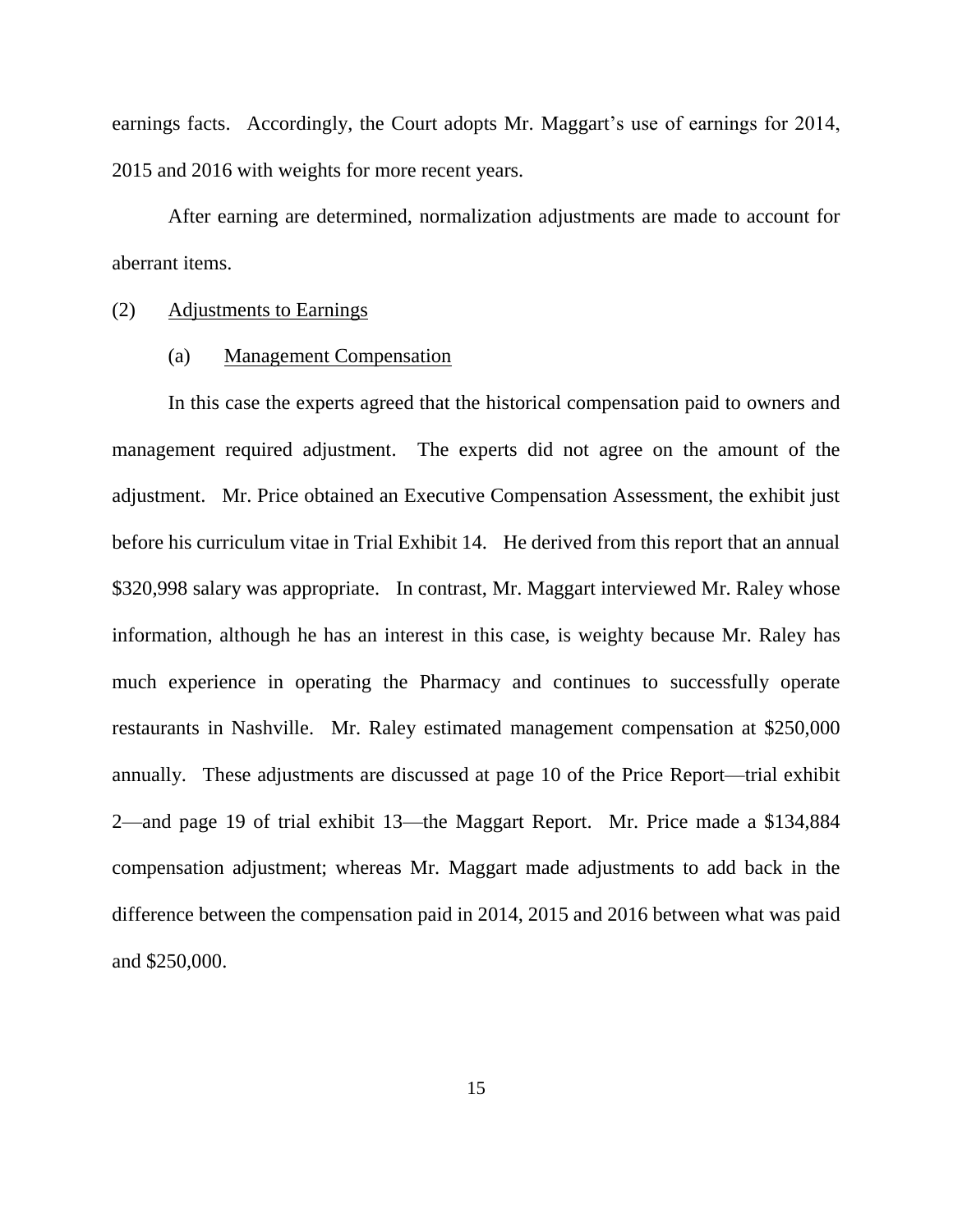The Court adopts the approach of Mr. Maggart because Mr. Raley is the source of Mr. Maggart's compensation information, and Mr. Raley is extremely knowledgeable about the restaurant industry in Nashville for the size and kind of restaurant which 4 Points operates. The report Mr. Price commissioned is less reliable because there was no proof the salaries reported therein are for businesses comparable to 4 Points.

(b) Rent

Another adjustment Mr. Price made to earnings was on rent. At page 10 of his report, Mr. Price opined that the rent being paid was under market. Using a \$27 per square foot rental amount he located on the internet and opining that industry standard is a triple net lease and his judgment from his specialization of restaurant valuation of \$21.64 per square foot (*see* p. 10 of Price Report, trial exhibit 2), he determined that a net \$67,134 adjustment was required to normalize earnings to include a market rental rate. Mr. Maggart, however, did not make an adjustment for rental. Mr. Maggart's rationale was that because of the parties' disputes in the litigation the lease situation was unresolved but was not an issue for normalization or risk because the acquiring member and now sole owner of 4 Points, Mr. Brinkman, is also the sole member of the LLC who is the landlord. The following pertinent excerpts are quoted from Mr. Maggart's report.

• Purpose of Valuation: The valuation is being prepared to establish a fair value of Terrell Raley's 50% membership interest in 4 Points Hospitality, LLC to be used in connection with the purchase price of an existing member's interest related to a court order. This valuation is based on the circumstances and conditions as they existed at July 17, 2017, except for the lease status. It is our understanding the lease related to the property location remained unresolved as of July 17, 2017, but the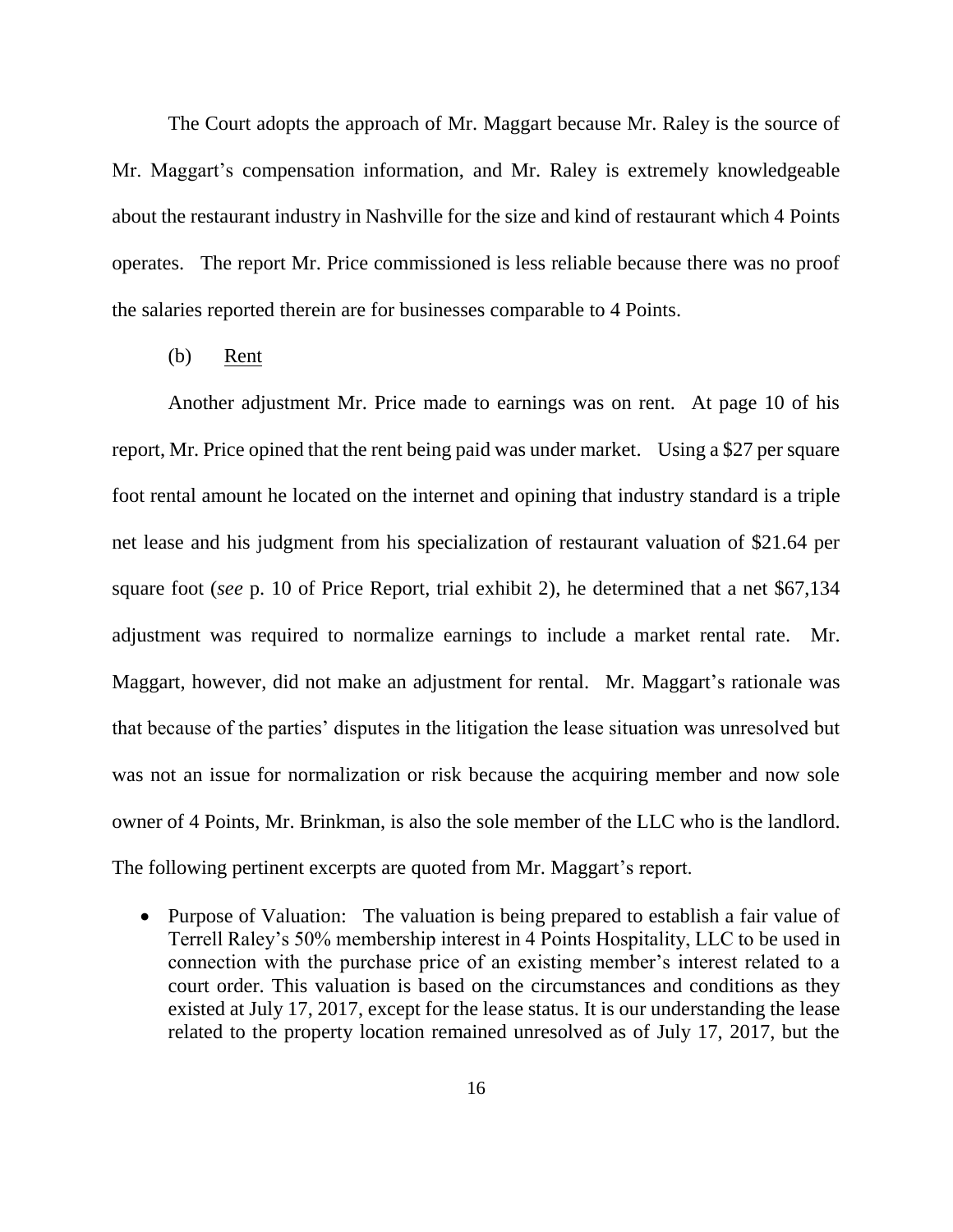acquiring member owns/controls the property. As such, it is assumed the potential loss of the location is in control of the acquiring member and thus not a factor in the fair value since the lessor and lessee will be the same. This valuation assumes all conditions as of July 17, 2017 remain relatively unchanged.

\* \* \*

 This valuation also assumes the property location and lease is not a risk factor to the acquiring member since the member will have complete control over 4 Points Hospitality, LLC and the property on which it is located.

\* \* \*

 No economic adjustment was made for the restaurant rent paid to the landlord because the rent was determined by two parties that had independent interests in the transaction in a lease that was executed in 2011. There were some variations in rents due to member disputes on lease amendments.

Exhibit 13, *Valuation Of A 50% Membership Interest In 4 Points Hospitality, LLC As Of* 

*July 17, 2017 By Stephen M. Maggart*, pp. 2, 3, 19 (June 22, 2018).

The Court adopts Mr. Maggart's method and makes no adjustment to earnings with respect to rental costs. Rent in this case is a matter where the distinction between fair market value and fair value is pertinent. As noted above, *supra* at 8, there is persuasive authority in somewhat analogous cases that **fair value** (as opposed to fair market value) of a membership in a closely held business takes into account and does not ignore that the membership is being purchased by someone who is in control of the corporation. *University of Pennsylvania Journal of Business Law* "Discounts and Buyouts In Minority Investor LLC Valuation Disputes Involving Oppression or Divorce," 13 U. Pa. J. Bus. 607 (2011), Sandra K. Miller, Professor, J.D., LL.M. Ph.D. *See also*, *Brown v. Allied*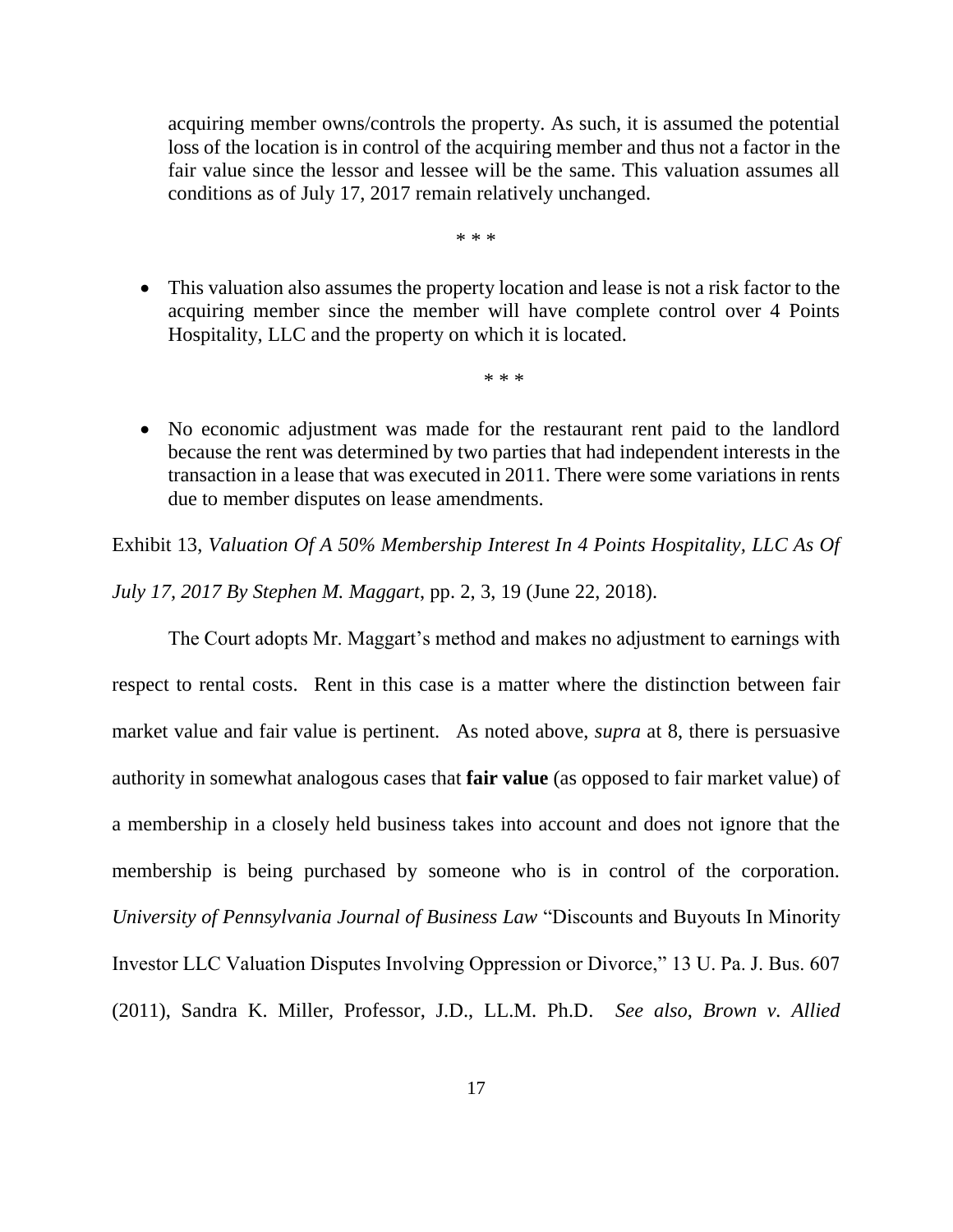*Corrugated Box Co.,* 91 Cal. App. 477, 486 (1979); *Charland v. Country View Golf Club, Inc.*, 588 A.2d 609, 612 (R.I. 1991); *Hansen v. 75 Ranch Co*., 957 P.2d 32, 41 (Mont. 1998).

In this case the sole member of the LLC performing the buy-out, Defendant Brinkman, is also the sole member of Brinkman Holdings, LLC, the landlord, who owns the property where the Pharmacy is located. Prior to the dissension of the 4 Point members, Brinkman Holdings, LLC had a lease with 4 Points providing for payment of \$30,000 per year (\$2,500 per month) and payment of property taxes with increases in rent to \$3,500 per month as of January  $2015<sup>4</sup>$  Upon the members' impasse, Defendant

\* \* \*

In detail, the testimony of Plaintiff Raley and Defendant Brinkman established that the original rent amount from the lease agreement was \$2,500.00 per month. Trial Exhibit P22 is the lease agreement between The Pharmacy and BHL. Regarding the original rent to be paid by The Pharmacy, Trial Exhibit P22 states in pertinent part:

2. Rental.

 $\overline{a}$ 

The rent will increase  $3\%$  per year starting the  $3<sup>rd</sup>$  year for CPI (Consumer

<sup>4</sup> Quoting from the *Memorandum And Order Of Findings Of Fact And Conclusions Of Law Of Phase 1 Trial Conducted 5/15/17-5/24/17*, pp. 7, 45-48, 57 (July 17, 2017) as follows:

The parties also entered into a lease (Trial Exhibit P22) whereby 4 Points leased the McFerrin Avenue property from BHL [Brinkman Holdings, LLC] for \$2,500 per month.

Tenant shall pay to Landlord \$30000.00 per year or \$2500.00 per month. Tenant will pay \$0 deposit.

The first rent payment of \$2500 will be due on the 1<sup>st</sup> day of October 2011. Each installment payment shall be due in advance on the 1st day of each calendar month during the lease term to Landlord with an ACH bank draft. Suntrust Bank or at such other place designated by written notice from Landlord. The rental payment amount for any partial calendar months included in the lease term shall be prorated on a daily basis. Payments will be considered past due as of the 7th day of each month in which case Tenant will pay an additional \$100 late fee per week.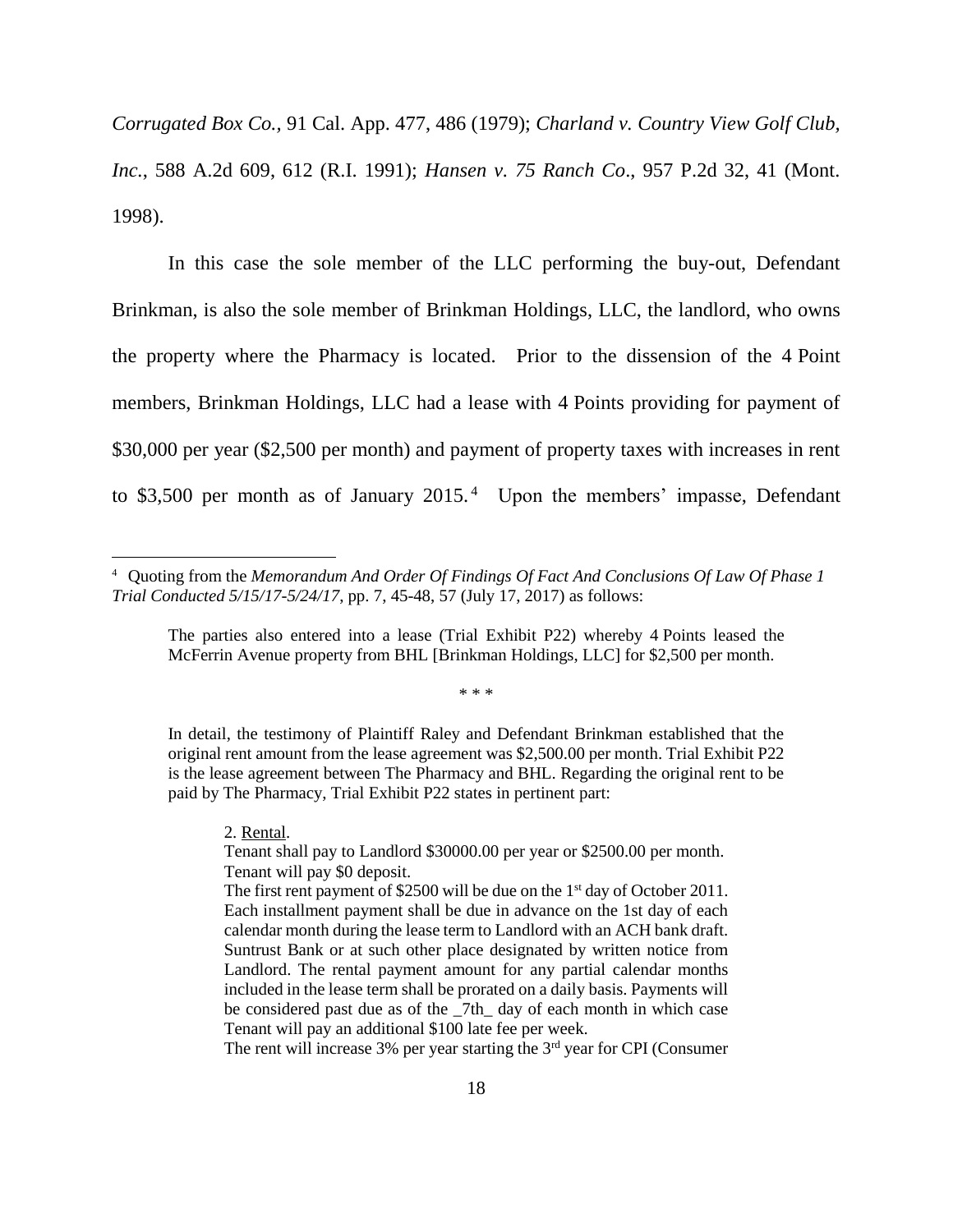Brinkman refused to agree to the 10-year renewal of 4 Points' lease with Brinkman Holdings, LLC. Plaintiff Raley, on his own, attempted to renew the lease. That action, however, was determined by the Court to be invalid and an ultra vires act.<sup>5</sup> Nevertheless, no ruling was made by the Court on the posture of the lease and the 4 Points' tenancy because that was at the time the Court terminated Mr. Raley's membership. With

Price Index).

 $\overline{a}$ 

\* \* \*

7. Property Taxes.

Tenant shall be responsible for paying property taxes with respect to the Leased Premises. Starting based on the current year of approximately \$1000 after the first year with a maximum increase of 10% per year and never more that [sic] the actual property taxes.

Trial Exhibit P22, *Original Sept. 1, 2011 BHL/4 Points Lease*, pp. 1-2.

According to Defendant Brinkman's testimony, which the Court accredits, the rent was increased from \$2,500.00 to \$3,000.00 in November 2013 to help account for an increase in the property taxes at The Pharmacy. Defendant Brinkman testified that Plaintiff Raley never objected to this rent increase, and \$3,000.00 in rent was paid to BHL by The Pharmacy from November 2013 through at least January 2015.

Accordingly, the Court finds that the monthly rent due to BHL was originally \$2,500.00 and increased to \$3,000.00 from November 2013 through at least January 2015 when it increased again to \$3,500.00.

\* \* \*

<sup>5</sup> Quoting from the *Memorandum And Order Granting In Part And Denying In Part Raley's Partial Motion For Summary Judgment*, pp. 6-8 (April 20, 2017) as follows:

Additionally, the Court enters summary judgment and determines as a matter of law that Raley's renewal of the Pharmacy's lease for an additional ten years by exercising an option in the lease on behalf of 4 Points on February 22, 2016 constituted "an unauthorized LLC act" under Tennessee Code Annotated section 48-249-105(c).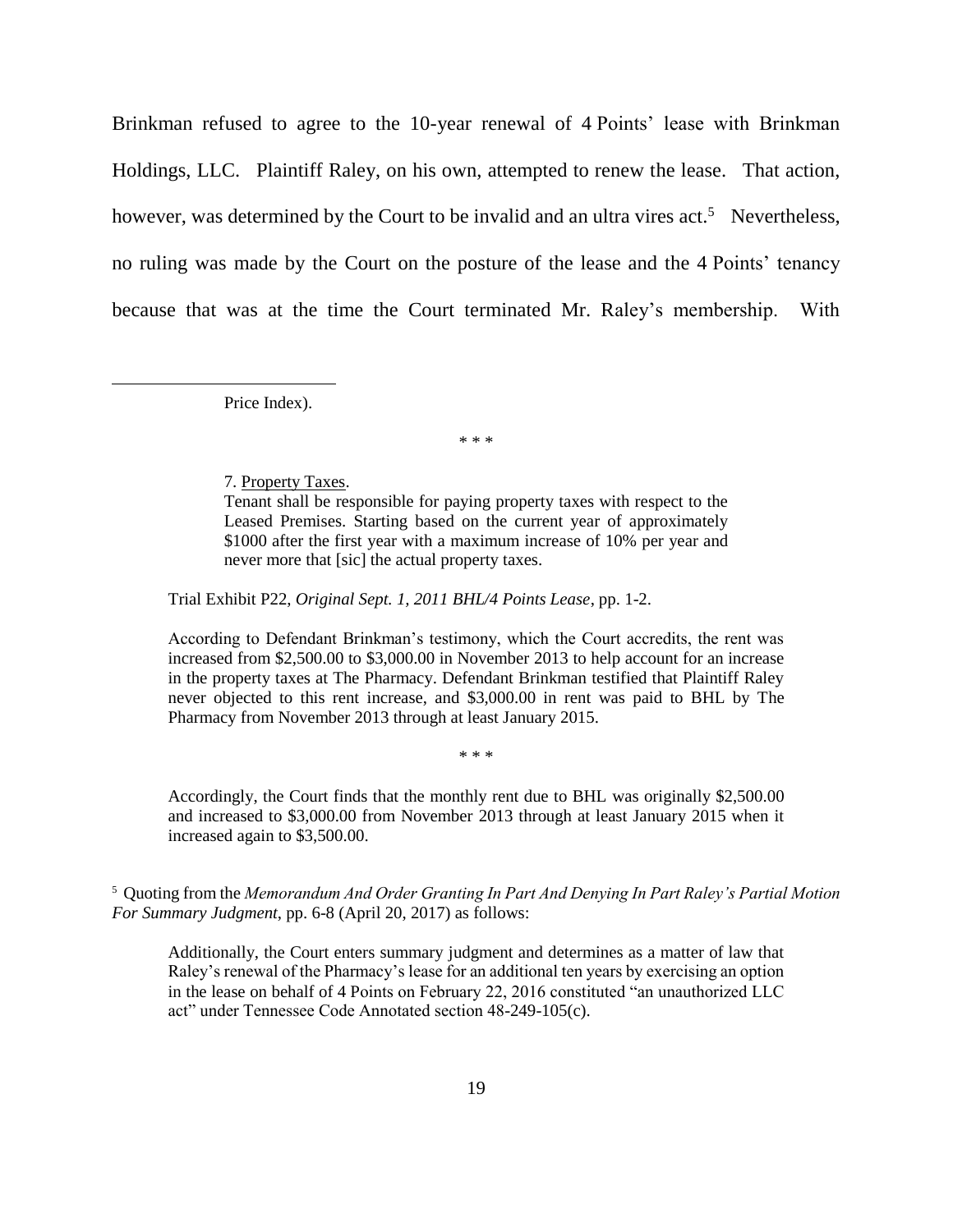Defendant Brinkman, the sole member of 4 Points, there was no need for the Court to make a ruling on the status of the lease. As the controlling member of both the LLC landlord and LLC tenant, Mr. Brinkman should make those business decisions not the Court.<sup>6</sup>

The relevance of all of this context for the valuation of income is that making an adjustment to earnings for rental costs is speculative. There is no reliable proof on the amount of the adjustment. This finding is based upon the fact that at the valuation hearing Mr. Brinkman presented no evidence on the rental arrangement for 4 Points. There was no evidence of rent expense from that source, the Landlord. As to the sources Mr. Price used, they were not weighty. Mr. Price did an internet search, in the nature of a comparable, where the rental in the geographical area of the Pharmacy was \$27 per square foot. No facts establishing this as a comparable venue or business, however, were provided. When a party does not justify the use of the companies it selected as comparable, the party's analysis is not accorded weight. *See e.g. Merion Capital, L.P. v. 3M Cogent, Inc.*, 2013 WL 3793896, at \*7, 18 (Del. Ch. July 8, 2013) (valuation in a somewhat analogous case of a merger). Mr. Price also used his experience and judgment and factored in a triple net lease model, and with that confirmed the estimate of \$27 per

 $\overline{a}$ 

<sup>6</sup> Quoting, again, from the April 20, 2017 *Memorandum and Order* as follows:

Termination of Plaintiff's Raley's membership also makes it unnecessary for the Court to exercise its discretion to set aside Plaintiff Raley's lease renewal, an alternative sought by Defendant Brinkman in paragraph 5 of the Prayer for Relief of the Third Amended Counterclaim. With the termination of Plaintiff Raley's membership, there will be a concert of interest in Defendant Brinkman as owner of 4 Points and the landlord of the premises for determinations to be made about the lease terms and renewal.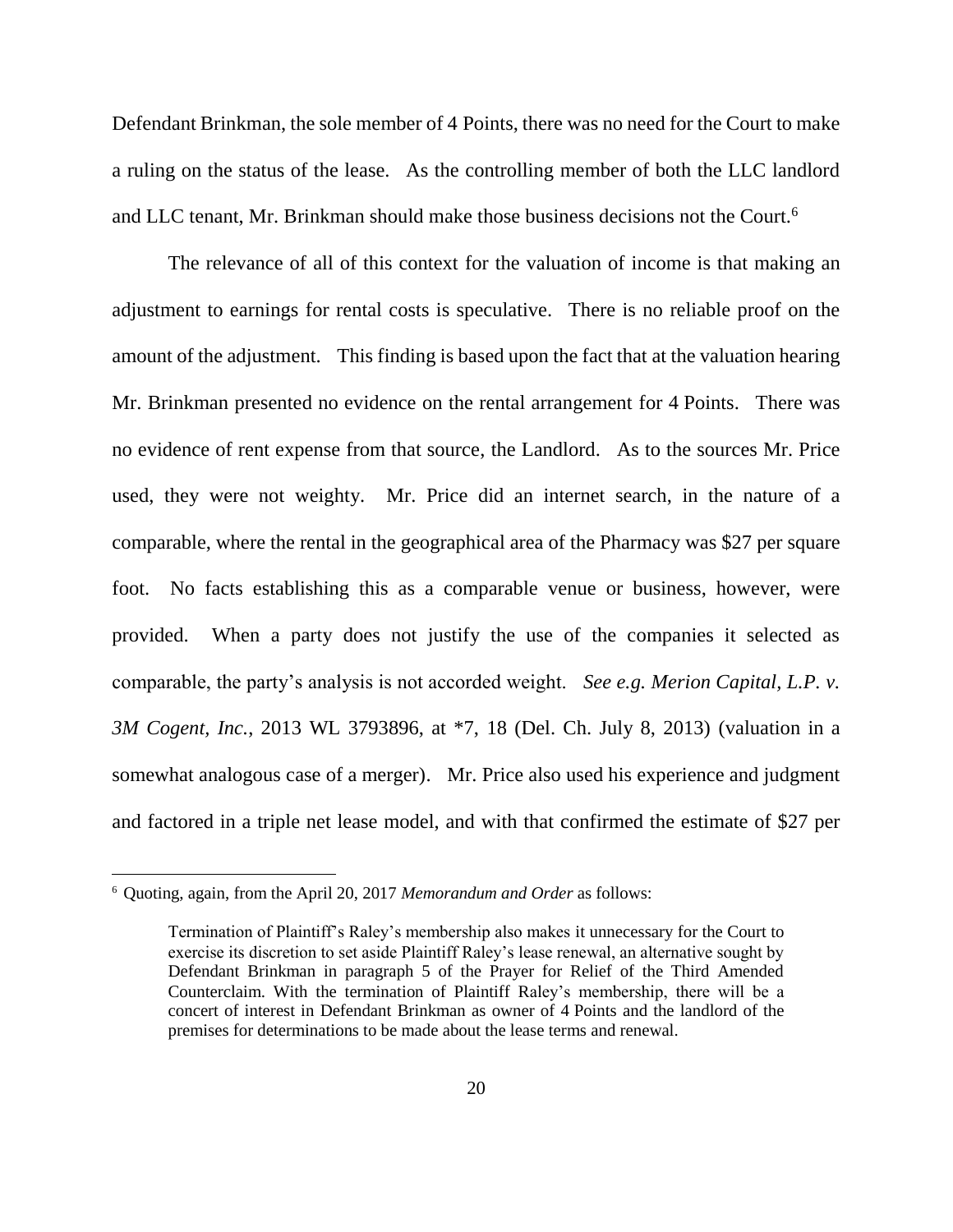square foot was correct. This confirmation, the Court also finds, is not weighty. It is hypothetical when the best evidence available was Defendant Brinkman to testify the arrangement Brinkman Holdings, LLC would require on the lease, and that was not provided. The evidence of actual rental before the Court is the lease arrangement which existed between 4 Points and Brinkman Holdings, LLC prior to the members' dissension, and then whether and how much Brinkman Holdings, LLC, the Landlord, would deviate from this lease with 4 Points, the tenant, also owned by Defendant Brinkman, which proof was not provided. Thus, it would be entirely speculative for the Court to make an adjustment to income for rental based upon this record. The Court, therefore, adopts Mr. Maggart's approach on this issue and not Mr. Price's, and makes no adjustment to income valuation of 4 Points for rent.

## (3) Capitalization Rate

Having adopted the income valuation of Mr. Maggart, the Court finds that the weighted average net income—pretax for value purposes—is \$930,525. That value, then, is used to determine the capitalization rate using the build-up method employed by both experts.

The capitalization rate determined by Mr. Price was 28%; Mr. Maggart's capitalization rate was 15%. The Court finds the capitalization rate is 18.63%. In so finding, the Court adopts the 2.72% riskless rate of Duff & Phelps determined by Mr. Price, and the 6.94% equity risk premium the experts agree on. The Court adopts the 3.67% risk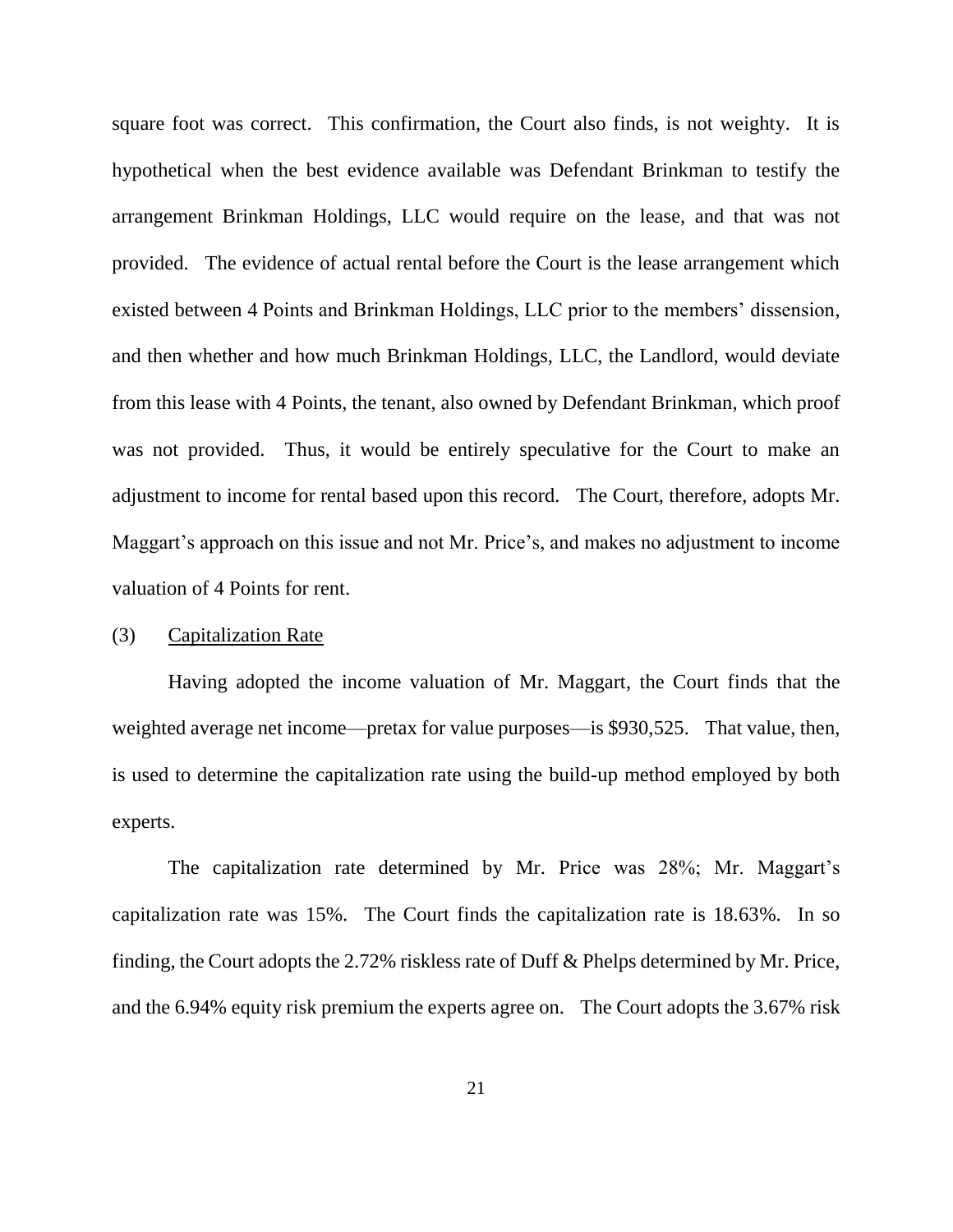premium for size in Duff & Phelps used by Mr. Maggart and rejects the 8.64% Size Premia-10b Decile used by Mr. Price. The Court also eliminates the 5% Industry Risk determined by Mr. Price. The Court adopts the 5.8% specific company risk determined by Mr. Price and the 0.50% projected growth. For ease of reference, provided as follows is a chart of the Cost of Capital-Buildup Method of Mr. Maggart, Mr. Price and the Court. Following that are the Court's findings for the numbers it used on the calculation of the capitalization rate.

| Riskless Spot Rate 20 year Treasury                      | Maggart<br>2.54% | Price<br>2.72%                          | Court<br>2.72%                          |
|----------------------------------------------------------|------------------|-----------------------------------------|-----------------------------------------|
| Equity risk premium—Duff $\&$<br>Phelps stock over bonds | 6.94%            | 6.94%                                   | 6.94%                                   |
| Risk premium for size from<br>Duff & Phelps              | 3.67%            | 8.64%                                   | 3.67%                                   |
| Other risk factors                                       | 3.85%            | 5.80%<br>(specific)<br>company<br>risk) | 5.80%<br>(specific)<br>company<br>risk) |
|                                                          |                  | 5.00%<br>(industry risk)                |                                         |
| Net cash flow discount rate                              | 17.0%            | 29.10%                                  | 19.13%                                  |
| Projected Growth                                         | $(2.0\%)$<br>15% | $(.50\%)$<br>28.60%                     | $(.50\%)$<br>18.63%                     |

The finding of facts on which the Court bases its foregoing amounts for projected growth and specific company risk are that the restaurant business in Nashville is highly competitive. Also the assessment of the present manager of 4 Points, Mr. Tim Halterman,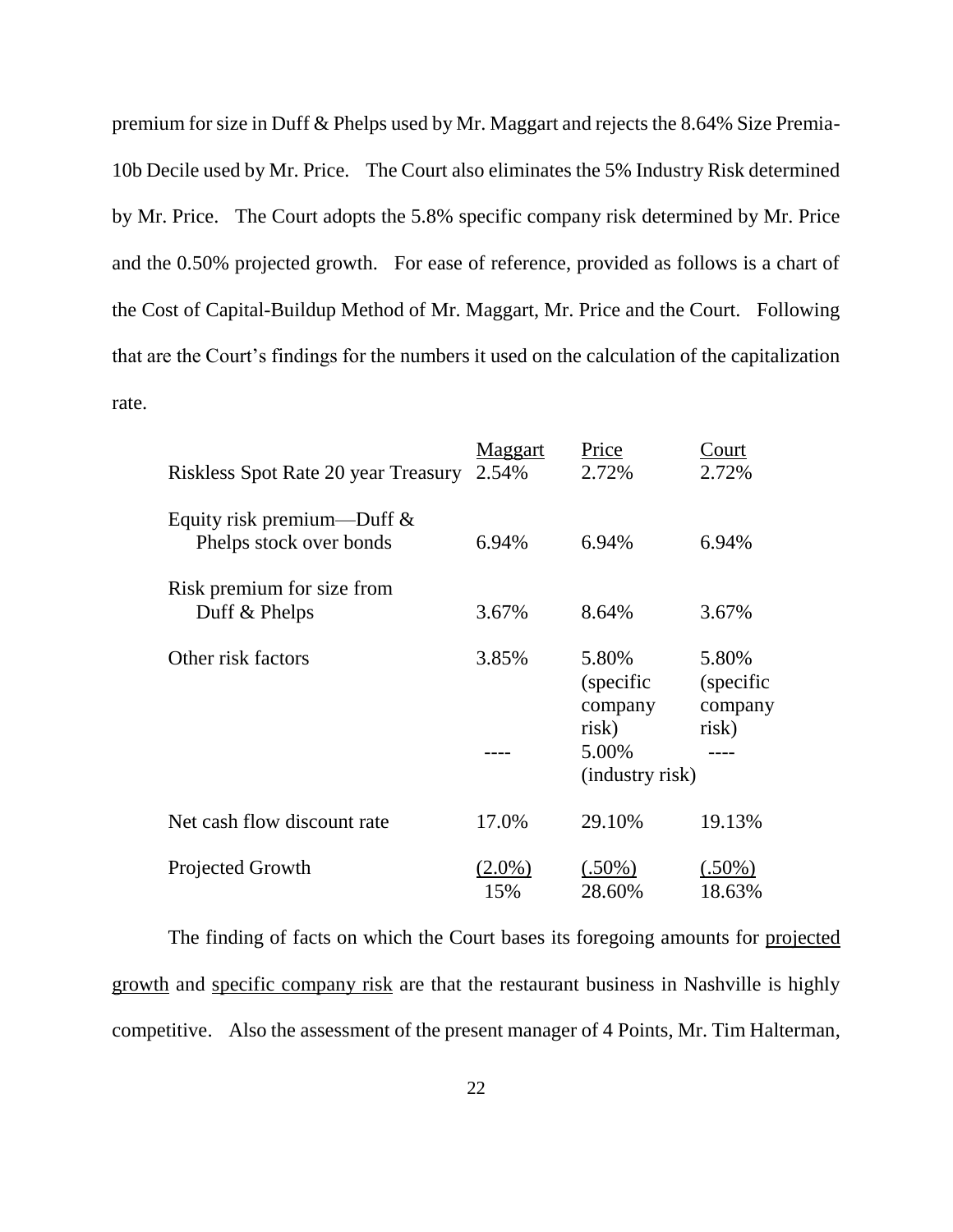is that there is minimal anticipated growth in sales. Additional evidence is that a comparison of 4 Points' gross sales from 2013-2016 shows that the trend of the rate of growth is slower whereas the cost of sales are increasing. Further evidence is that in his report Mr. Maggart characterized the LLC as having stabilized which is more consistent with the .50% growth rate than the 2.0% growth rate assigned by Mr. Maggart. These facts inform the above findings of the Court with respect to growth rate and specific company risk.

In addition, the Court was persuaded that Mr. Maggart's reasoning that assessing both industry risk and specific company risk did not fit the facts and profile of the highly successful Pharmacy Restaurant, and that the Guide Mr. Maggart used said it is unusual to have a separate industry risk. For these reasons the Court only assessed specific company risk and did not assess general industry risk.

As to the risk premium for size, the Court finds that the 3.67% category of Duff & Phelps used by Mr. Maggart is more fitting for 4 Points. The companies who are included in the Duff & Phelps 8.64% category used by Mr. Price are all publicly traded companies and the 10(b) Decile includes highly distressed, highly leveraged companies. 4 Points is debt free, has always been profitable and is privately held. The 3.67% Duff & Phelps is for small publicly traded companies and is more comparable to 4 Points.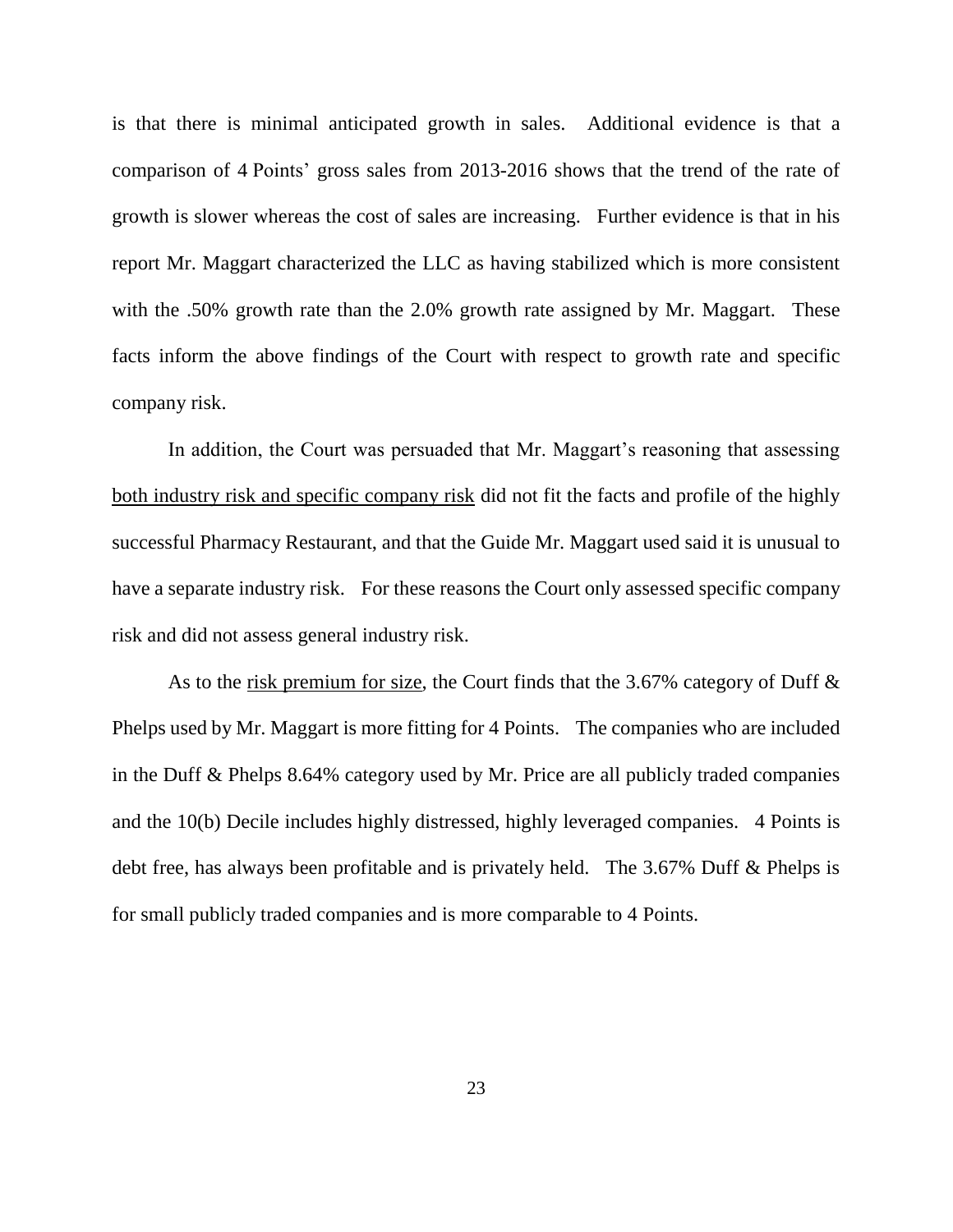#### (4) Working Capital

Lastly, the Court did not adjust the bottom line of its valuation for a deficit of working capital. The issue on this is that Mr. Price determined 4 Points had a \$139,000 deficit in working capital. Mr. Maggart found no such deficit. The Court finds there is no deficit based upon several facts. First there is paragraph 10 of the Second Declaration of Mr. Brinkman, trial exhibit 9, that \$75,000 to \$100,000 is adequate working capital for the business. Secondly, 4 Points has never run a deficit and has never had to obtain financing. The Court finds that the facts of 4 Points' business do not justify adjusting for deficient working capital.

## **Valuation**

The result, then, of the Court's 18.63% cap rate for \$930,525 average net income weighted at 95% is \$4,745,028.18. Added to that is \$29,250.00 (5% for \$402,000 Book Value Method and \$183,000 Adjusted Asset Method). Thus, the total fair value of a 100% interest in 4 Points at July 17, 2017 was \$4,774,278.18. A 50% fair value interest, i.e. the value of Plaintiff Raley's membership as of July 17, 2017, was \$2,387,139.09.

## **Terms of Payment**

With respect to Tennessee Code Annotated section 48-249-506(3)(B)(iii), the terms of payment are provided above in the Orders section. This ruling is derived from Mr.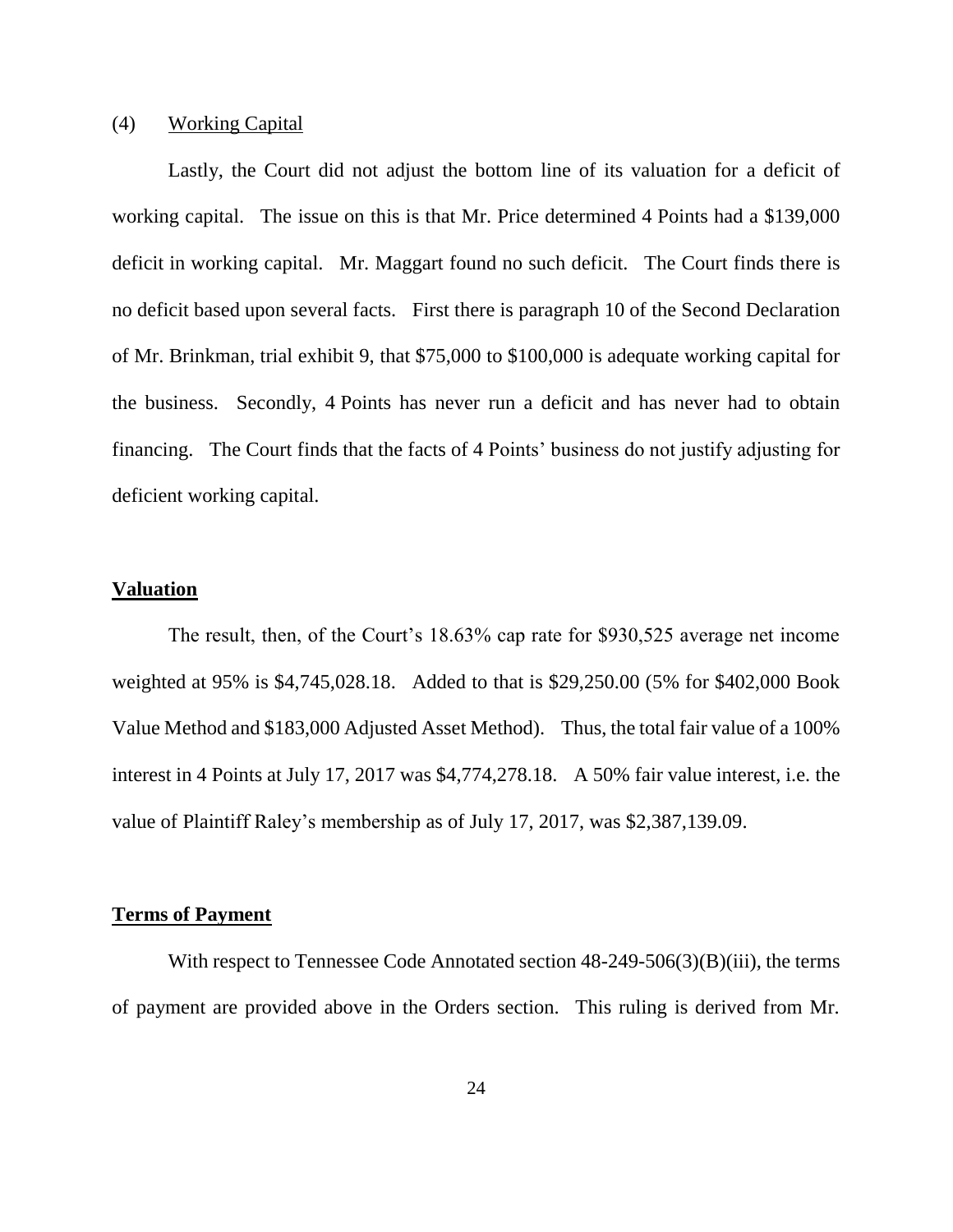Brinkman's testimony that a \$2 million loan has been approved, and the historical monthly net profits and distribution to 4 Points LLC members. The payment terms take into account the recovery awarded to 4 Points and Defendant Brinkman in the July and November 2017 Memoranda and Orders pursuant to Tennessee Code Annotated sections 48-249-505(c) and 48-249-504(a)(2).

#### **Good Faith Valuation**

The last issue to be decided is Plaintiff Raley's claim that Defendant Brinkman has failed to act in good faith as required by Tennessee Code Annotated section  $48-249-506(3)(B)(v)$  and that Plaintiff Raley should recover his attorneys' fees. Section 48-249-506(3(B)(v) provides as follows:

(B) In a proceeding brought to determine the fair value of a membership interest in an LLC, the court:

\* \* \*

(v) May award one (1) or more other parties their reasonable expenses, including attorney's fees and the expense of appraisers or other experts, incurred in the proceeding, if the court finds that a party to the proceeding violated such party's obligations to act in good faith and to engage in fair dealing set forth in  $\S$  48-249-403(d) ....

Plaintiff Raley's assertion is that Defendant Brinkman increased the time and attorneys fees of the valuation process and did not act in good faith and with fair dealing, by using one valuation firm, Frazier Dean, to provide a value to offer to Plaintiff Raley,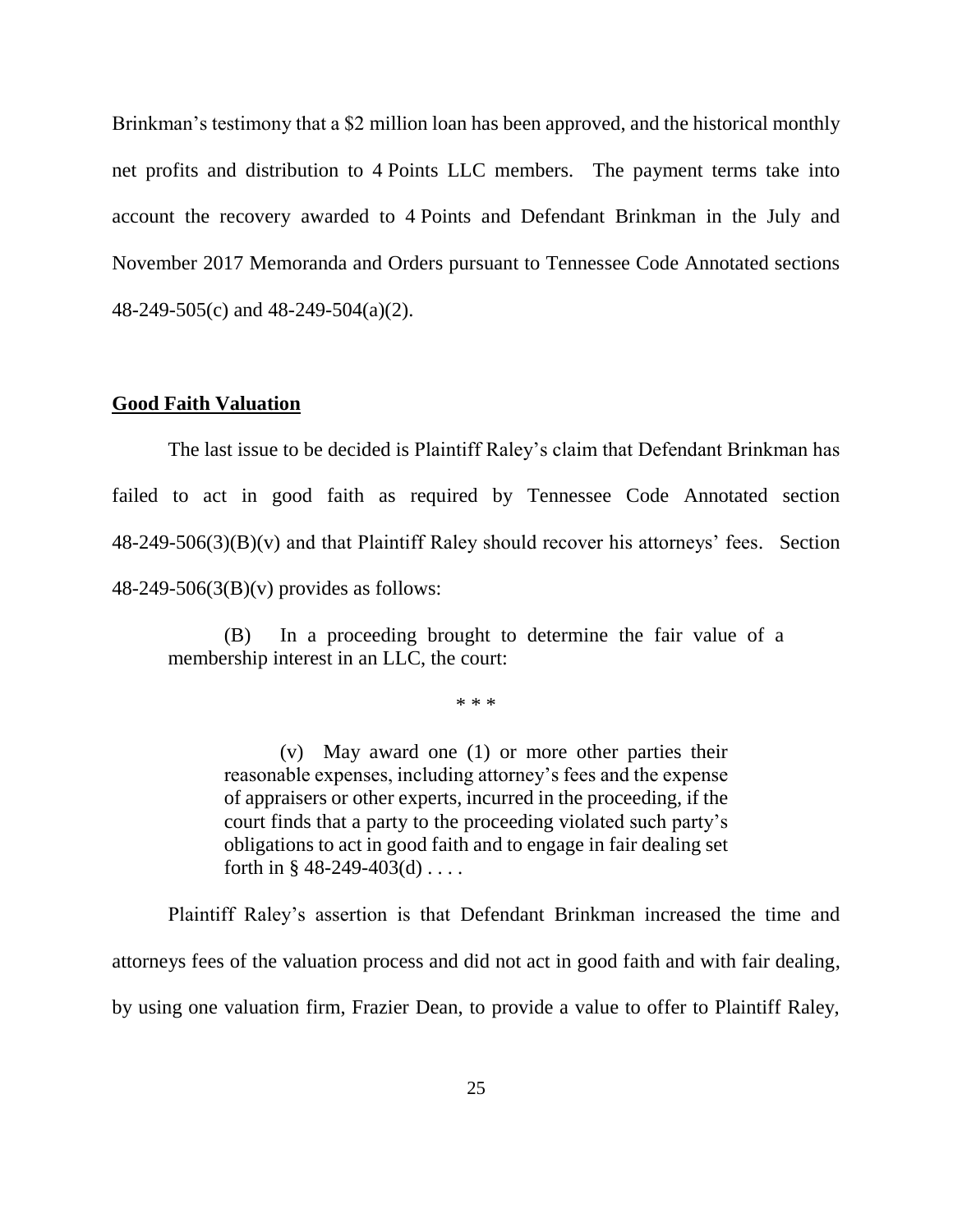and then, when no agreement could be reached and a court-valuation was required, switching experts to Mr. Price, who provided a different analysis and value. The explanation Defendant Brinkman's Counsel has provided is that Defendant Brinkman, at the outset, in trying to reach an agreement with Plaintiff Raley on value, only had Frazier Dean prepare a calculation summary, not a valuation summary, to minimize costs. In his testimony, Mr. Weatherly of Frazier Dean confirmed he only performed a calculation summary. Only when the parties reached an impasse was it necessary to obtain the more time-consuming and detailed valuation summary of Mr. Price. The Court finds this conduct by Defendant Brinkman is not so irrational as to constitute lack of good faith and fair dealing. Accordingly, Plaintiff Raley's claim to recover attorneys' fees under section  $48-249-506(3)(B)$  is dismissed with prejudice.

Based upon the foregoing findings of fact and conclusions of law, the above rulings stated on pages 3-4 have been issued.

 */s/ Ellen Hobbs Lyle* 

ELLEN HOBBS LYLE **CHANCELLOR** TENNESSEE BUSINESS COURT PILOT PROJECT

cc by U.S. Mail, email, or efiling as applicable to: Seth McInteer Howell O'Rear W. Scott Sims Michael O'Neill D. Gil Schuette